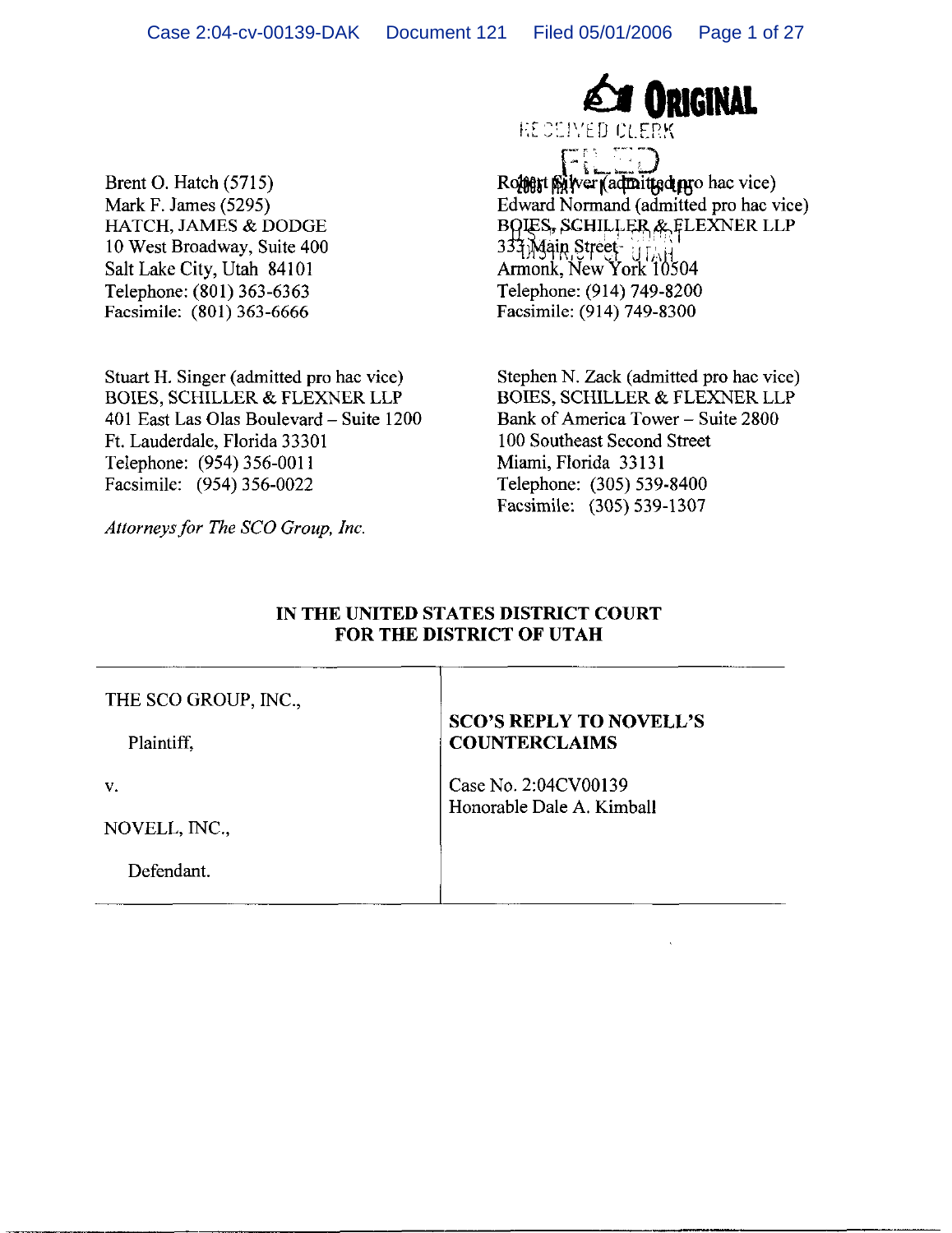Plaintiff and counterclaim-defendant, The SCO Group, Inc. ("SCO"), by and through its counsel, replies to the counterclaims of defendant and counterclaim-plaintiff, Novell, Inc. ("Novell"), as follows:

## **PARTIES**

- Admits the allegations of  $\P$  1, except denies knowledge sufficient to form a belief as to  $1.$ the truth of the allegations of the third sentence of  $\P$ 1.
- $2.$ Admits the allegations of  $\P$  2.

## **JURISDICTION**

- $3.$ Admits, based on the Court's Order dated June 9, 2004, that the Court has jurisdiction over SCO's Second Amended Complaint; admits that Caldera signed certain United Linux agreements in becoming a founding member of United Linux in May 2002; admits that on April 10, 2006, Novell re-filed its Counterclaims and filed a motion to stay these proceedings; denies each and every other allegation of  $\P$  3; and to the extent ¶ 3 purports to state a legal conclusion, states that no response is required.
- $\overline{4}$ . Admits, based on the Court's Order dated June 9, 2004, that the Court has jurisdiction over Novell's counterclaims.

## **VENUE**

5. Admits that venue is proper in this judicial district for the reasons set forth in  $\P$  5; and to the extent that  $\sqrt{\ }$  5 purports to state a legal conclusion, states that no response is required.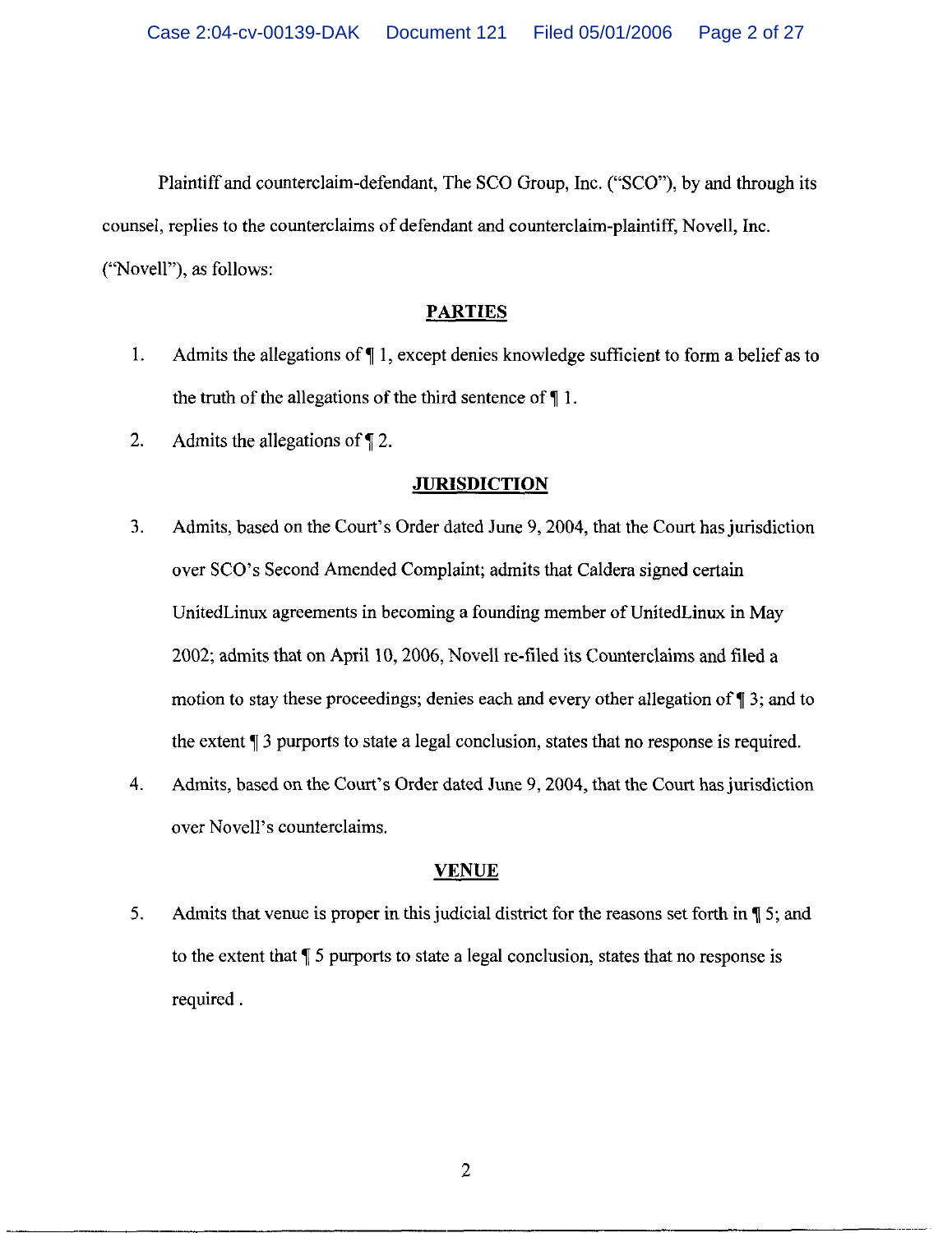# **FACTS**

## A. UNIX

- 6. Admits the allegations of  $\P$  6.
- $7<sub>1</sub>$ Admits the allegations of  $\P$  7, except denies the allegation that AT&T transferred to Novell only "active" UNIX licensing agreements.

#### **B.** Linux

- Admits that Linus Torvalds purportedly developed the Linux operating system by 8. consulting and referring to other materials; admits that numerous other parties have also contributed to Linux, including parties who wrongfully contributed SCO's UNIX intellectual property; but denies information or knowledge sufficient to form a belief as to the truth of each and every other allegation of  $\P$  8.
- 9. Admits the allegations of the first sentence of  $\P$  9, but denies the second sentence of  $\P$  9 to the extent it alleges that SCO intellectual property in Linux is legally and properly available to the public.

## C. The Asset Purchase Agreement Between Novell and The Santa Cruz Operation, Inc.

- 10. Admits that in 1995, Novell ("Seller") and The Santa Cruz Operation, Inc. ("Santa Cruz") entered into negotiations resulting in the transfer to Santa Cruz of "all of Seller's right, title and interest in and to the assets and properties of Seller relating to the [UNIX and UnixWare] Business" (the "UNIX business"), including the copyrights in UNIX and UnixWare; but denies each and every other allegation of ¶10.
- 11. Admits that Santa Cruz was founded and operated as a UNIX development, porting, distribution, support, and consulting company; and admits the other allegations of  $\P$  11.

3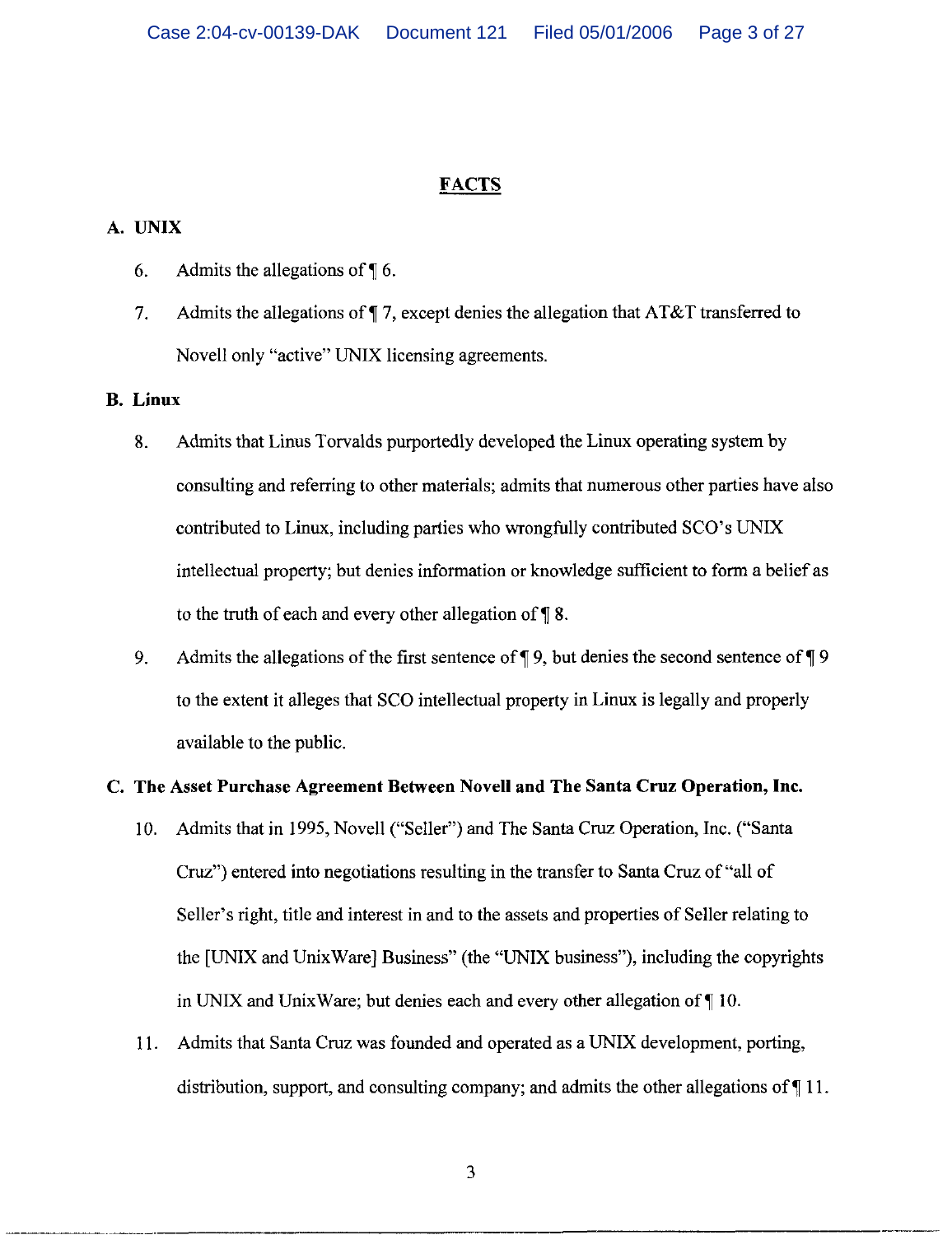- $12.$ Admits the allegations of  $\P$  12.
- Admits the allegations of  $\P$  13. 13.
- 14. Admits that the APA transferred to Santa Cruz "all of Seller's right, title and interest in and to the assets and properties of Seller relating to the [UNIX and Unix Ware] Business," including (among other things) the copyrights in UNIX and UnixWare, the assignment of thousands of contracts and licenses, source code and binary code to UNIX and UnixWare, and the other assets listed in the first sentence of  $\P$  14; admits that Santa Cruz agreed to complete (subsequent to the transaction set forth in the APA) a "Merged Product" for the Intel platform; but denies each and every other allegation of  $\P 14.$
- Admits that, to help bridge the gap between the purchase price of the UNIX business 15. and the price Santa Cruz could afford, the parties agreed to a narrow exception to the complete transfer of the UNIX business; that pursuant to this exception Novell retained the right to continue receiving royalties that SCO then collected from then-existing SVRX licensees for their distribution of binary (object) code versions of System V products pursuant to sublicensing agreements; and that Novell retained the right to conduct audits, and direct Santa Cruz to take certain actions, to protect that binary royalty stream. SCO, however, denies each and every other allegation of \[\epsilon 15; and to the extent ¶ 15 purports to state a legal conclusion, states that no response is required.
- 16. Admits the allegations of the first three sentences of  $\P$  16 to the extent those allegations refer only to the SVRX binary royalty stream (as described in  $\P$  15, above); and admits the allegations of the last sentence of  $\P$  16.

 $\overline{\mathbf{4}}$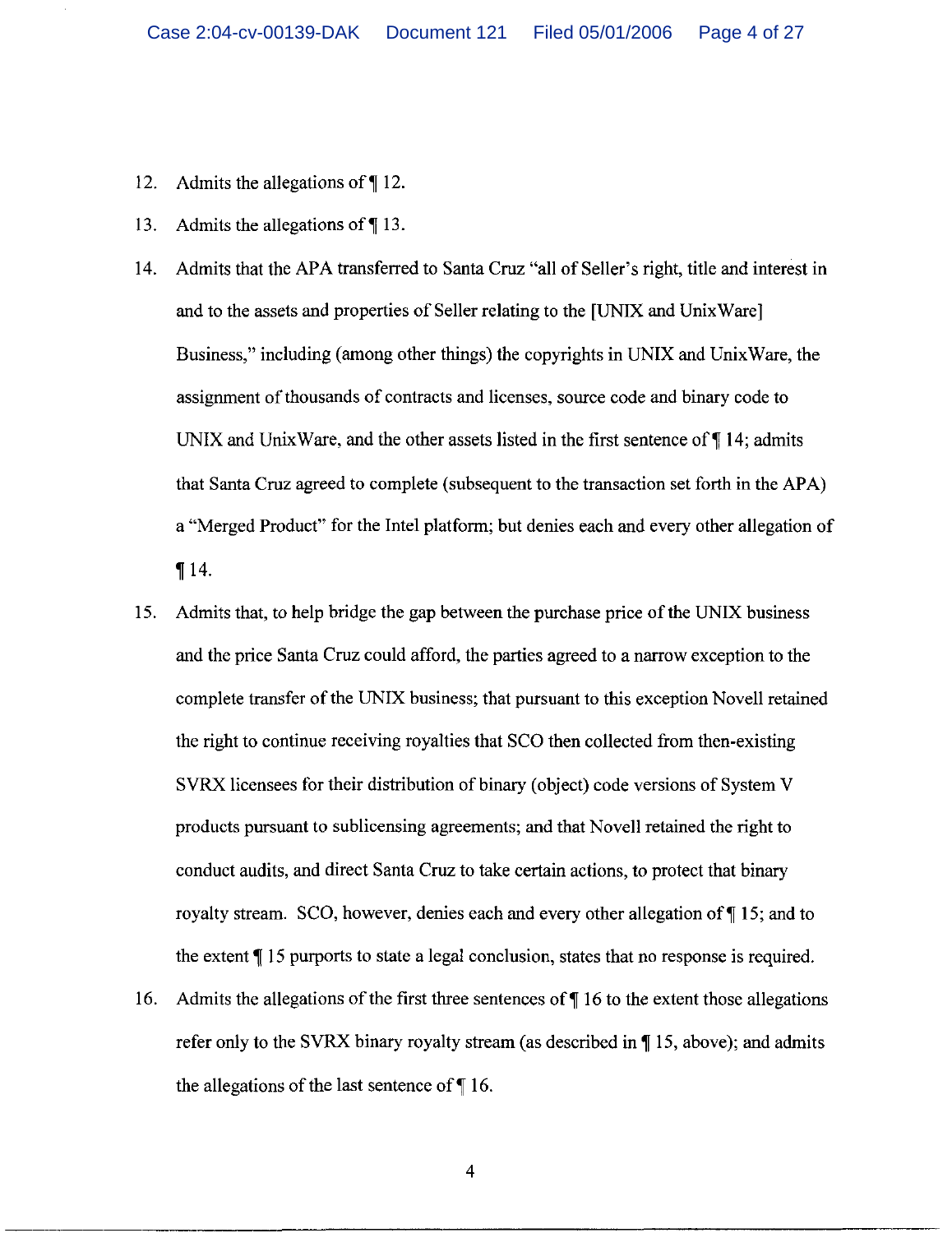- 17. Admits the allegations of ¶17, except denies the allegation that Novell retained, or that the parties to the APA intended for Novell to retain, the copyrights in UNIX and UnixWare under Schedule  $1.1(b)$  or any other schedule or provision of the APA.
- 18. Admits that Novell retained certain rights to audit Santa Cruz's administration of the SVRX binary royalty stream; denies each and every other allegation of \[\ended 18; and to the extent ¶ 18 purports to state a legal conclusion, states that no response is required.
- 19. Admits the allegations of  $\P$  19 only to the extent they refer to the rights and obligations of the parties with respect to the SVRX binary royalty stream (as described in \[\epsilon 15, above).
- 20. Admits the allegations of the first three sentences of  $\P$  20, but denies each and every other allegation of ¶ 20.

## D. Novell's Alleged Ownership of the UNIX Copyrights

- 21. Admits that the APA transferred to Santa Cruz all of Novell's right, title, and interest in and to Novell's assets and properties relating to the UNIX business; admits that certain limited assets were excluded from the transfer; but denies each and every other allegation of  $\P$  21, including the allegation that the APA did not transfer to Santa Cruz the copyrights in UNIX and UnixWare.
- 22. Denies the allegations of  $\P$  22; and to the extent  $\P$  22 purports to state a legal conclusion, states that no response is required.
- 23. Admits that Novell and Santa Cruz executed Amendment No. 2 to the APA; and to the extent ¶ 23 purports to state a legal conclusion, states that no response is required.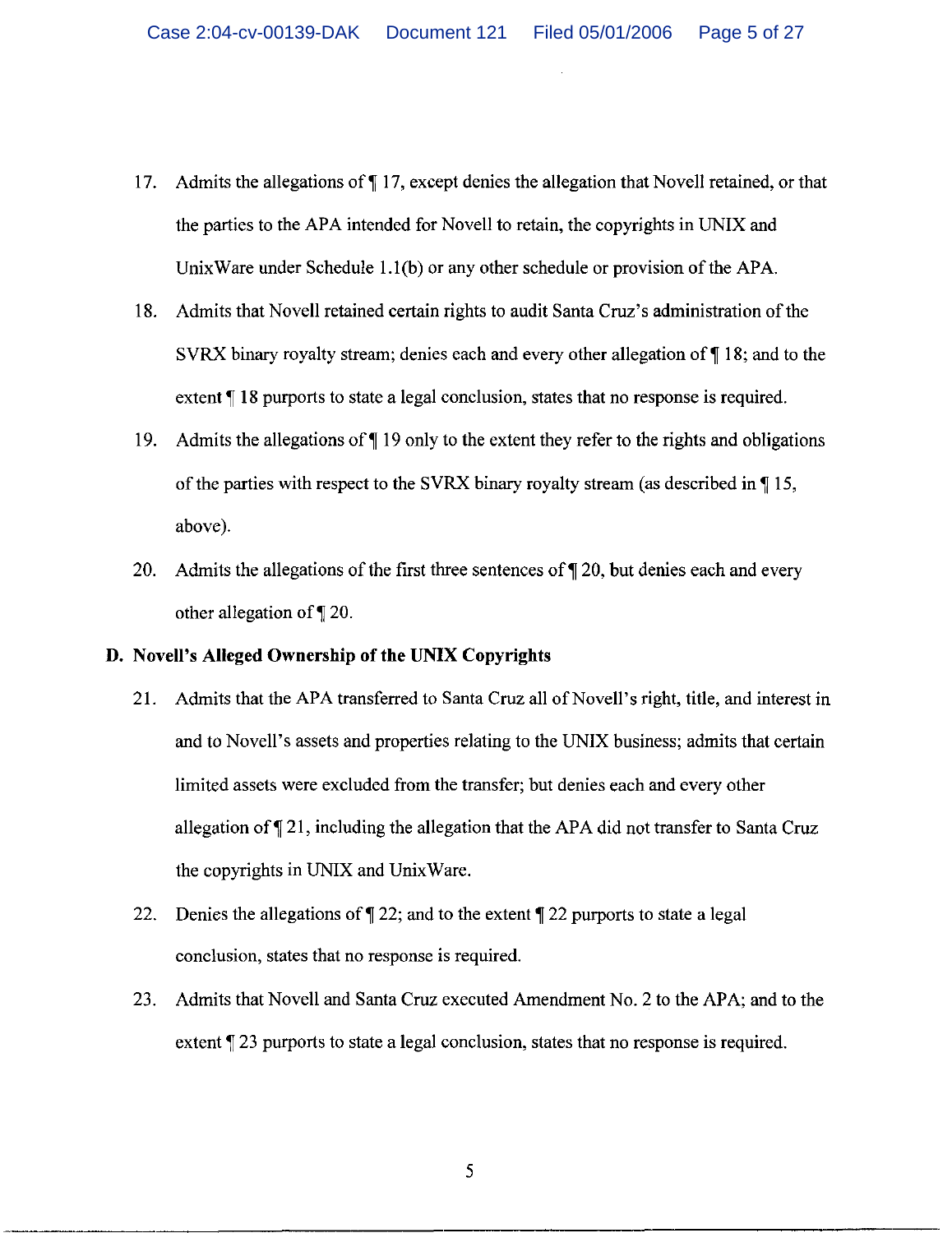- 24. Denies the allegations of  $\P$  24; and to extent  $\P$  24 purports to state a legal conclusion, states that no response is required.
- 25. Denies the allegations of  $\sqrt{25}$  (including subparagraphs a-d); and to the extent  $\sqrt{25}$ (including subparagraphs a-d) purports to state a legal conclusion, states that no response is required.
- 26. Denies the allegations of  $\P$  26; and to the extent  $\P$  26 purports to state a legal conclusion, states that no response is required.
- Denies the allegations of ¶27.  $27.$

## E. Sale of the UNIX Business to Caldera

- 28. Admits the allegations of  $\P$  28.
- Admits the allegations of the first sentence of  $\P$  29, but denies each and every other 29. allegation of ¶29.
- 30. Admits the allegations of  $\P$  30.

## F. Caldera's Financial Position and Business Strategy

- Admits that Caldera (like, on information and belief, Novell and nearly all other 31. companies) did not produce a profitable Linux business; and admits the other allegations of  $\P$  31.
- Admits that, after Caldera's acquisition of Santa Cruz's Server Software and  $32.$ Professional Services divisions, most of Caldera's revenue came from UNIX products and services, including approximately 90% of its total revenues at the end of fiscal year 2001 and 95% of its total revenues at the end of fiscal year 2002; admits that (at least in part because of the unauthorized use of SCO's proprietary UNIX code and other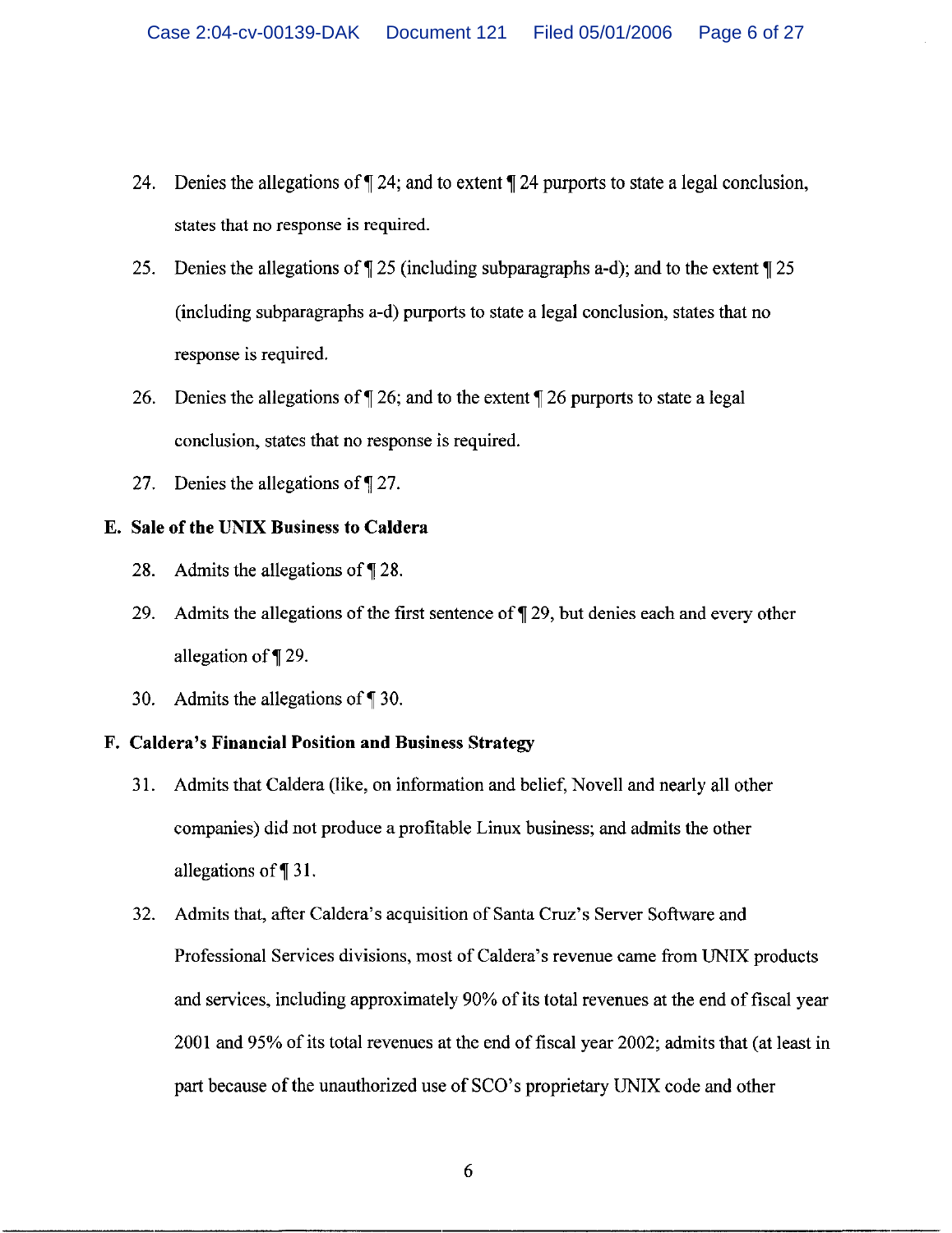protected materials in Linux) Caldera's actual and forecasted revenues from the sale of UNIX-based products declined in the fiscal quarters following the acquisition; but denies each and every other allegation of ¶32.

- 33. Admits the allegations of  $\P$  33.
- 34. Admits that Caldera hired Darl McBride as its President and Chief Executive Officer in June 2002 and that Mr. McBride was responsible for Caldera's strategic direction, with input from other executives of the company; but denies each and every other allegation of  $\P$  34.
- 35. Admits the allegations of  $\P$  35.
- 36. Admits the allegations of  $\P$  36.
- Admits that SCO launched the SCO source initiative to review, enforce, and defend 37. SCO's ownership of its UNIX intellectual property (including copyrights); admits that SCO announced the SCO source initiative in January 2003 but did not enter into an agreement under its licensing program until August 2003; and denies each and every other allegation of  $\P$  37.

## G. Communications Between SCO and Novell in Late 2002 and Early 2003

Admits that in late 2002, as part of the review of its intellectual property, SCO 38. contacted Novell to confirm SCO's understanding that the UNIX and UnixWare copyrights had been transferred under the APA and to ask if Novell had documents concerning the APA; admits that Novell counsel and other employees repeatedly and successively asked SCO to call again at a later time after Novell had had the opportunity to research the matter; admits that in early 2003, Novell counsel agreed to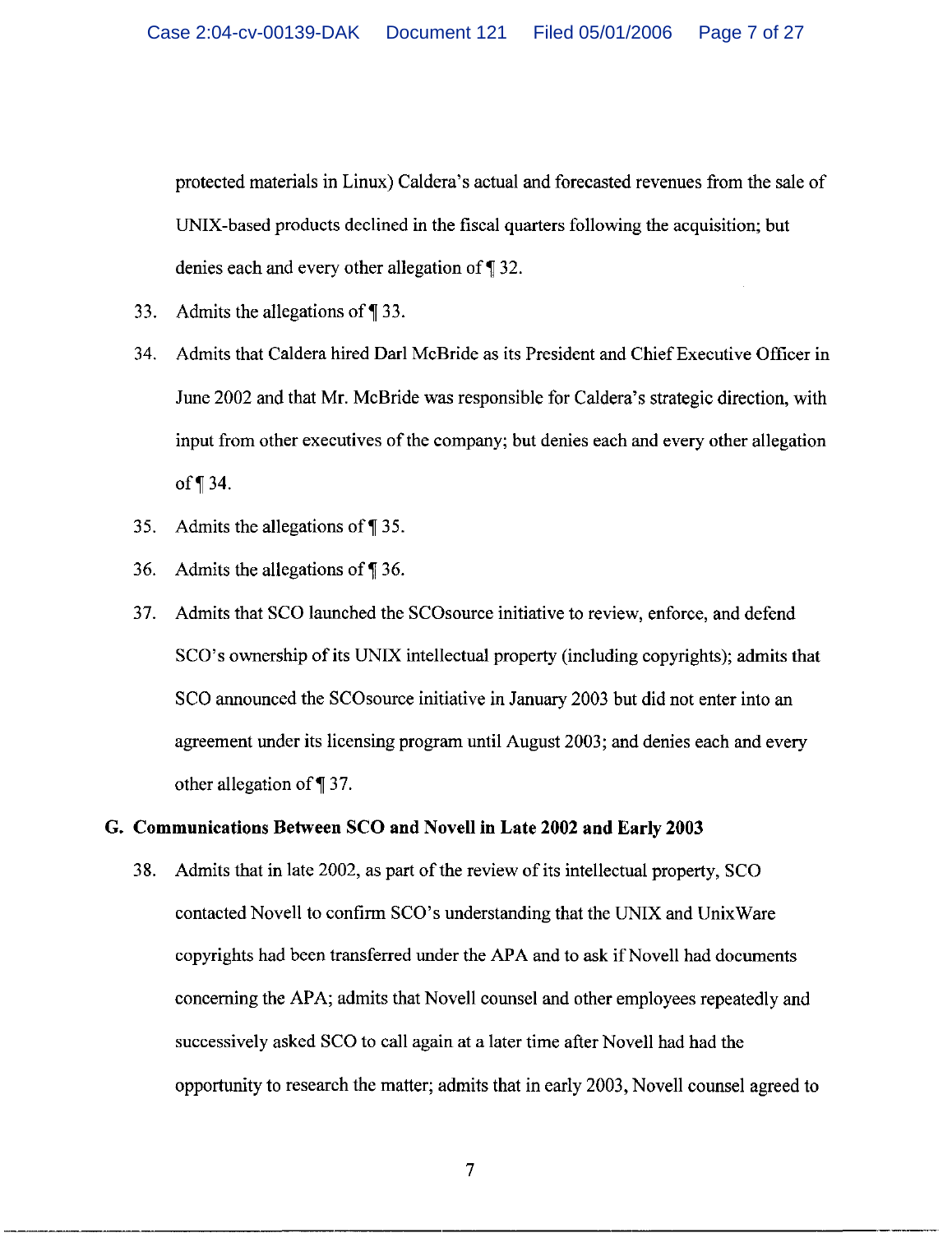sign a letter stating that the APA transferred all right, title, and interest in and to the copyrights associated with the AT&T SVRX software agreements; admits that SCO sent Novell counsel a draft of that letter but Novell responded that it was no longer interested in UNIX and would not sign; admits that Novell did not sign the letter and ceased communications with SCO; further admits that during the aforementioned conversations Novell never asserted its purported, or challenged SCO's, ownership of the UNIX and UnixWare copyrights; but denies each and every other allegation of ¶ 38.

39. Admits that (at Novell's request, as described in ¶ 38 above) SCO contacted Novell on multiple occasions in early 2003; but denies each and every other allegation of  $\P$  39.

## H. SCO's Efforts to Protect Its Intellectual Property

- Denies the allegations of  $\P$  40. 40.
- Denies the allegations of the introductory sentence of  $\P$  41. 41.
	- a. Admits the allegations of subparagraph  $41(a)$ .
	- b. Admits the allegations of subparagraph 41(b).
	- c. Admits the allegations of subparagraph  $41(c)$ .
	- d. Admits that in 2003 and 2004, SCO properly registered its copyrights in UNIX and UnixWare, including its copyrights in the UNIX and UnixWare releases listed in subparagraph 41(d); denies each and every other allegation of subparagraph  $41(d)$ ; and to the extent subparagraph  $41(d)$  purports to state a legal conclusion, states that no response is required.
	- e. Admits the allegations of subparagraph  $41(e)$ .
	- f. Admits the allegations of subparagraph  $41(f)$ .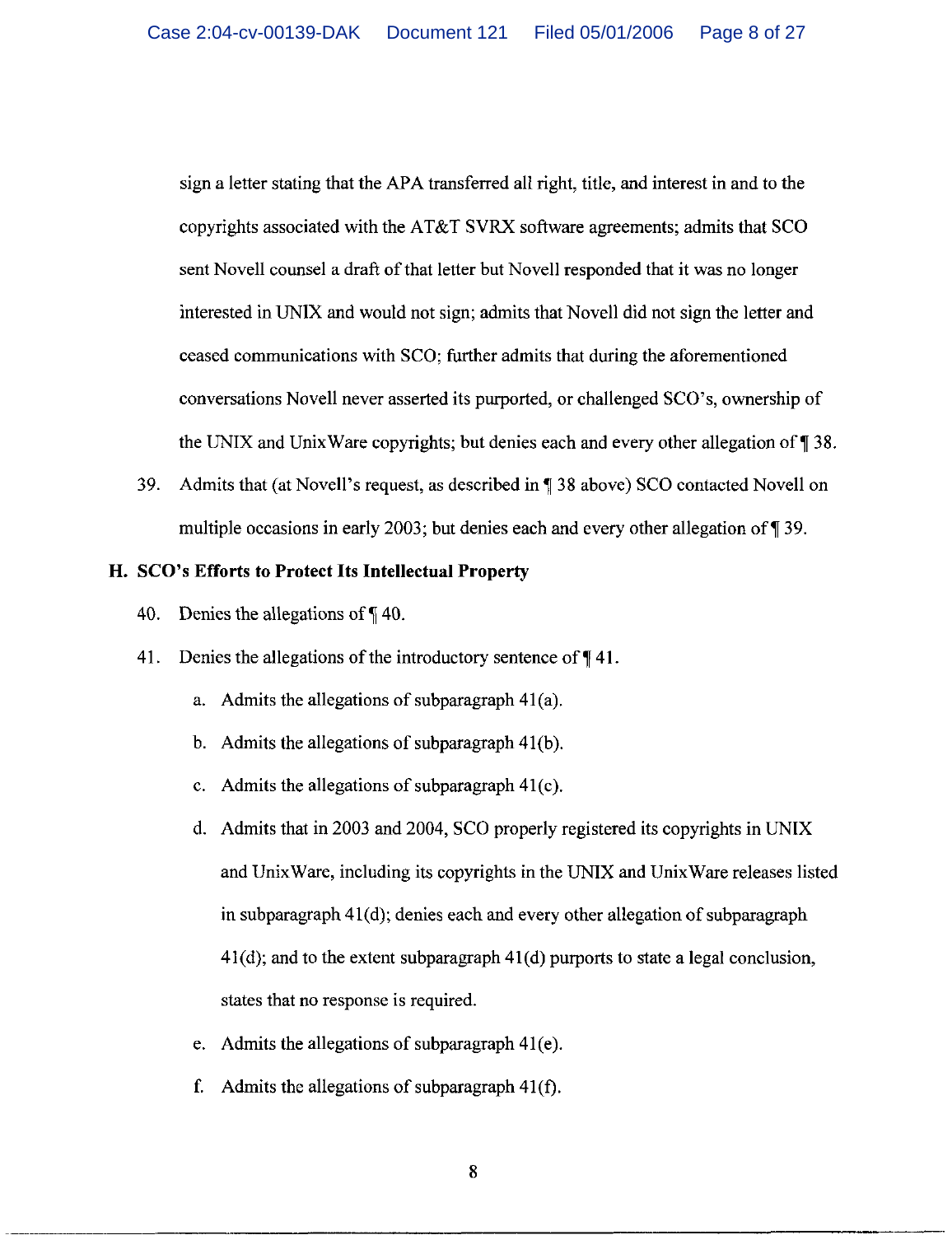- 42. Admits that on or about July 21, 2003, Darl McBride made the statement quoted in part in  $\P$  42; but denies each and every other allegation of  $\P$  42.
- 43. Denies that Novell did not acquiesce to SCO's ownership claims during the years between the execution of the APA (in September 1995) and about May 2003; further denies, as described below in SCO's response to subparagraph 43(b), that Novell did not acquiesce to SCO's ownership claims in June 2003.
	- a. Admits that on May 12, 2003, Darl McBride sent Novell a letter setting forth the statements therein.
	- b. Admits that, in response to Mr. McBride's May 2003 letter, Novell CEO Jack Messman sent SCO a May 28, 2003 letter (published in several newspapers and other publications) stating that "SCO is not the owner of the UNIX copyrights" – a statement that Novell recanted in a June 6, 2003 press release stating that Amendment No. 2 to the APA "appears to support SCO's claim that ownership of certain copyrights for UNIX did transfer to SCO in 1996."
	- c. Admits the allegations of  $\P$  43(c), including the fact that Mr. LaSala's August 4, 2003 letter to SCO purported to recant the recantation in Novell's June 6, 2003 press release.
- 44. Admits that in September and October 2003, Novell (wrongfully) obtained copyright registrations for UNIX-related products; denies each and every other allegation and the characterizations in  $\P$  44; and to the extent  $\P$  44 purports to state a legal conclusion, states that no response is required.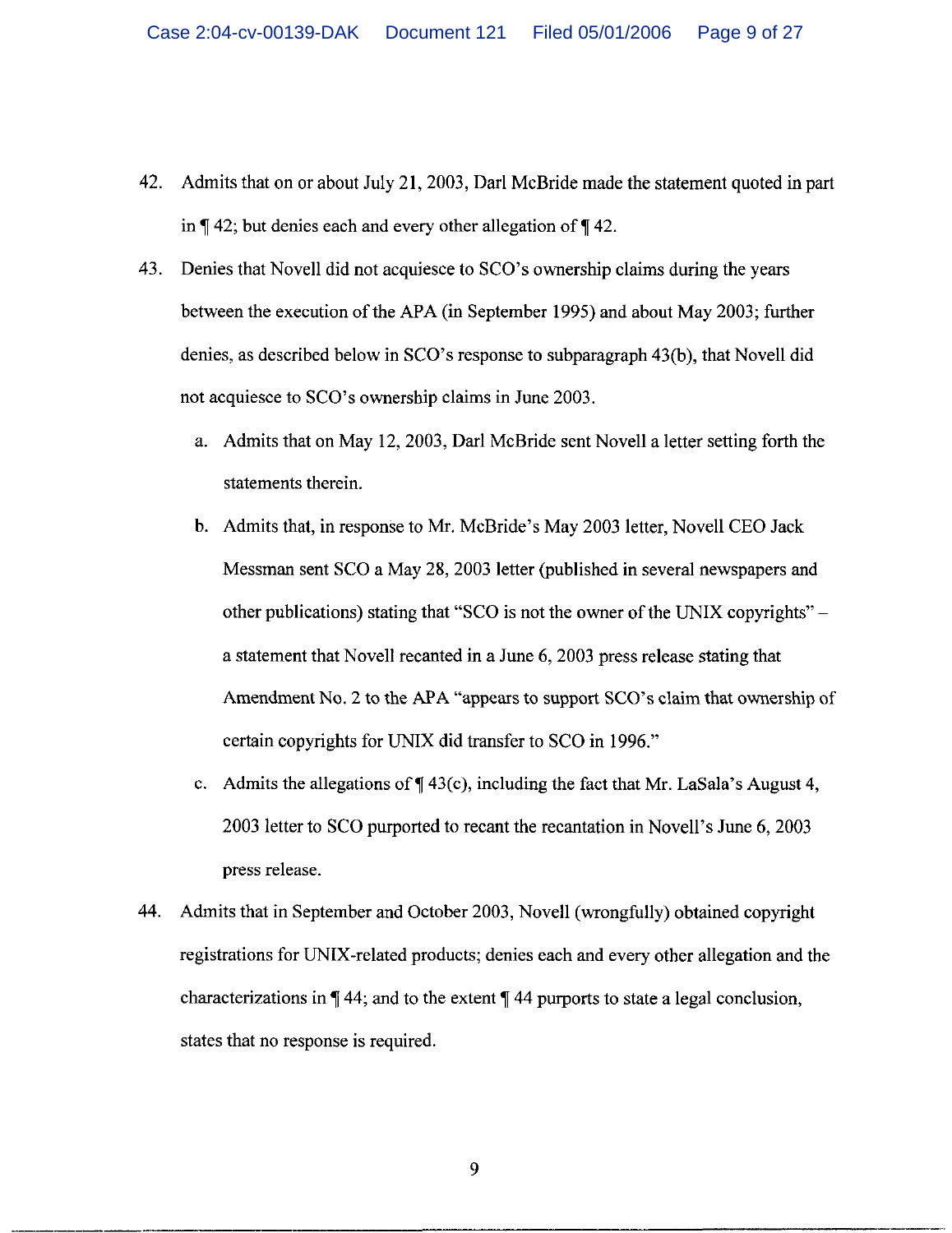## **I. The SCOsource Initiative**

- 45. Denies the allegations of  $\P$  45; and to the extent  $\P$  45 purports to state a legal conclusion, states that no response is required.
- 46. Admits that SCO announced its SCO source initiative on January 22, 2003, and that in connection with that announcement, Darl McBride made the statement quoted in part in  $\P$  46; but denies each and every other allegation and the characterizations in  $\P$  46.
- 47. Admits that the SCO source licensing program allows Linux end-users to enter into intellectual property agreements that properly compensate SCO for its UNIX intellectual property found in Linux; admits that the terms of the SCO source agreements are as stated therein; but denies each and every other allegation of 147.
- 48. Admits that SCO charges market price (including appropriate discounts) for its intellectual property licenses; but denies each and every other allegation and the characterization in ¶48.
- 49. Admits that on March 7, 2003, SCO filed a lawsuit against IBM based on the allegations set forth in SCO's pleadings in that lawsuit; denies each and every other allegation of  $\P$  49; and to the extent  $\P$  49 purports to state a legal conclusion, states that no response is required.
- 50. Admits that SCO, through its SCO source division, entered into agreements related to UNIX and UnixWare with Sun Microsystems, Inc., and Microsoft Corporation (in that order) and that the Microsoft agreement covered UNIX compatibility products; but denies each and every other allegation of  $\P$  50, including the allegation that the Sun and Microsoft agreements were part of the SCO source licensing program.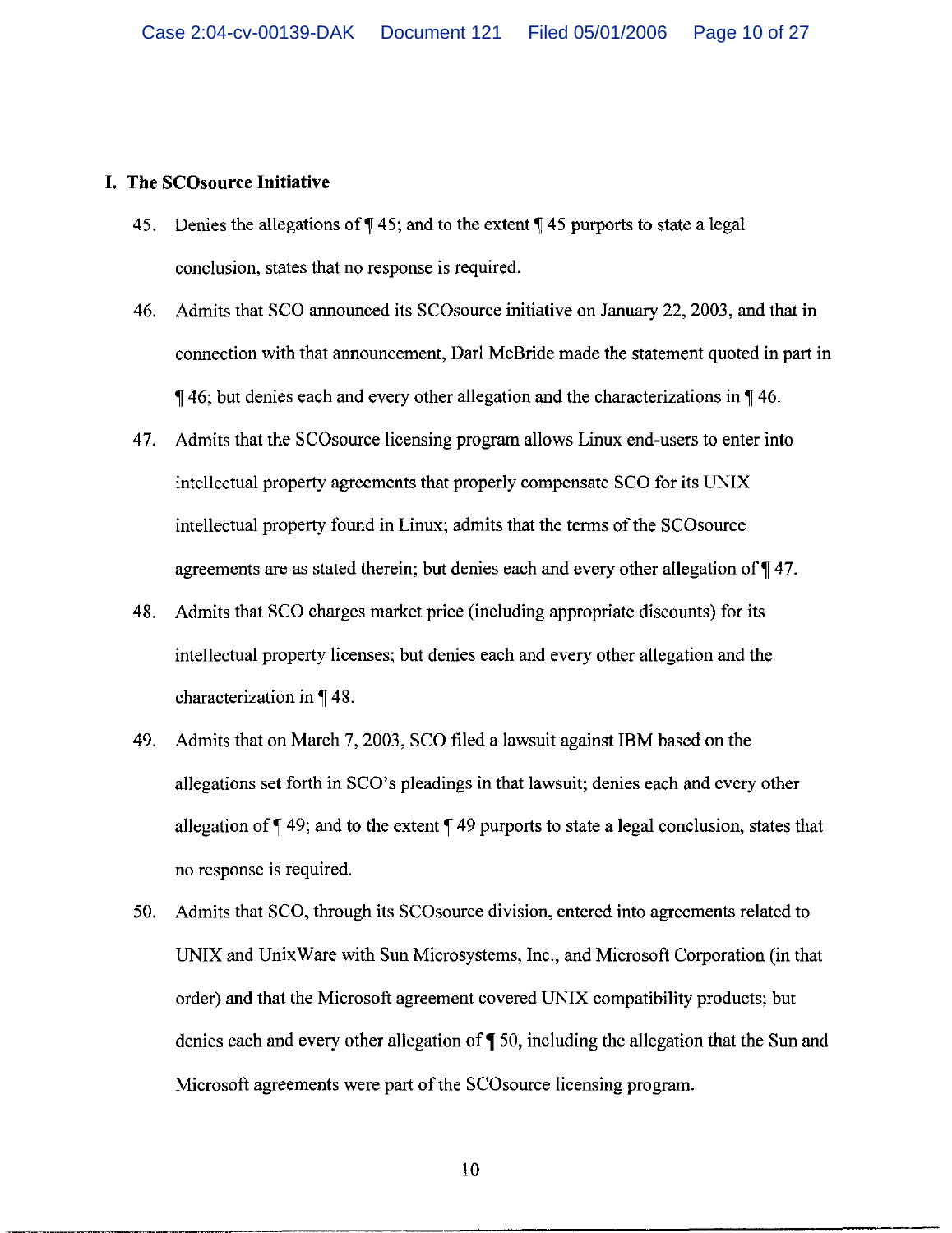- 51. Admits that the Sun and Microsoft agreements in part produced the profitable quarter; admits the allegations of the second sentence of  $\P$  51; but denies each and every other allegation and the characterizations in  $\P$  51.
- 52. Admits that, in May 2003, SCO sent 1,500 end-user corporations (including IBM and Novell) a letter setting forth the statements therein; denies each and every other allegation of  $\P$  52; and to the extent  $\P$  52 purports to state a legal conclusion, states that no response is required.
- 53. Admits that SCO made statements (correctly quoted in part in ¶ 53) in the May 2003 letters; denies each and every other allegation of  $\parallel$  53; and to the extent  $\parallel$  53 purports to state a legal conclusion, states that no response is required.
- 54. Admits that SCO made statements (correctly quoted in part in \[ 54) in the May 2003 letters; denies each and every other allegation of  $\P$  54; and to the extent  $\P$  54 purports to state a legal conclusion, states that no response is required.
- 55. Admits that SCO made statements (correctly quoted in part in \[\vec{55}) in its May 2003 letters to end-users; denies each and every other allegation and the characterizations in 155; and to the extent 155 purports to state a legal conclusion, states that no response is required.
- Admits that SCO has publicly stated that it owns the UNIX copyrights and that Linux 56. end-users may be liable for infringement of those copyrights; admits that it has stated on its website that "only SCO is in a position to license the use of this infringing intellectual property"; admits that the Court's February 8, 2005 Order in the SCO v. IBM case sets forth the statements therein; denies each and every other allegation and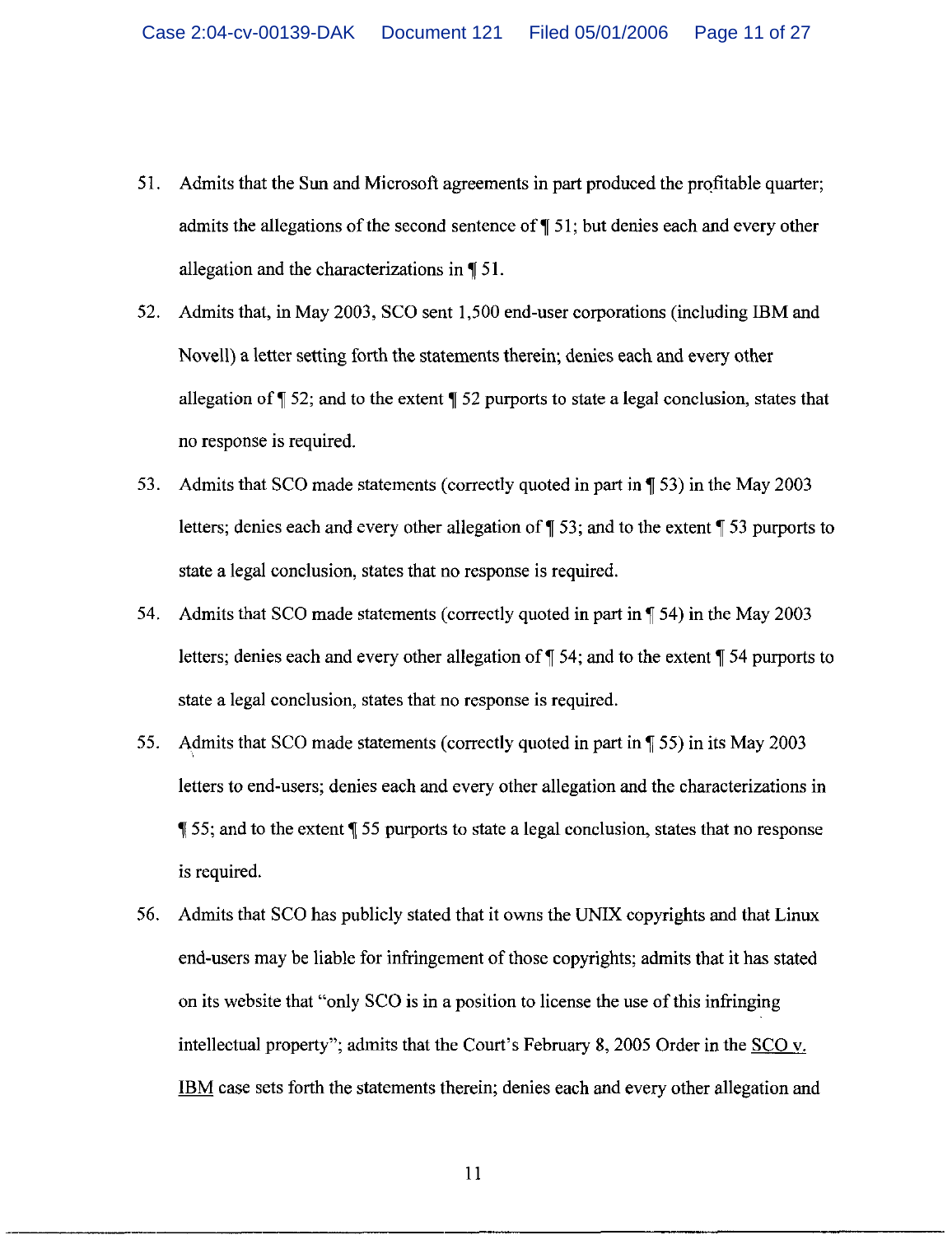the characterizations in  $\P$  56; and to the extent  $\P$  56 purports to state a legal conclusion, states that no response is required.

- Admits that SCO has filed lawsuits against Autozone, Inc., and Daimler Chrysler 57. Corporation, based on the allegations set forth in its pleadings in those lawsuits; but denies each and every other allegation and the characterizations in ¶ 57.
- 58. Admits that Novell has established an indemnification program with numerous restrictions (including, for example, the requirement that the Linux customer buy a new upgrade) and limitations (including, for example, on the dollar amount of the indemnification); but denies information or knowledge sufficient to form a belief as to the truth of the other allegations of  $\P$  58.
- Admits that, in an effort to protect its UNIX copyrights, SCO has negotiated and 59. continues to negotiate intellectual property agreements with Linux end-users; admits that such agreements generated revenue in fiscal year 2004; and denies each and every other allegation and the characterizations in \[ 59.

#### J. Novell's Allegations that SCO Breached the Asset Purchase Agreement

- 60. Denies the allegations of  $\P$  60; and to the extent  $\P$  60 purports to state a legal conclusion, states that no response is required.
- 61. Denies the allegations of  $\P$  61; and to the extent  $\P$  61 purports to state a legal conclusion, states that no response is required.
- 62. Denies the allegations of  $\sqrt{\ }$  62; and to the extent  $\sqrt{\ }$  62 purports to state a legal conclusion, states that no response is required.
- 63. Admits that Section  $1.2(b)$  of the APA provides in part: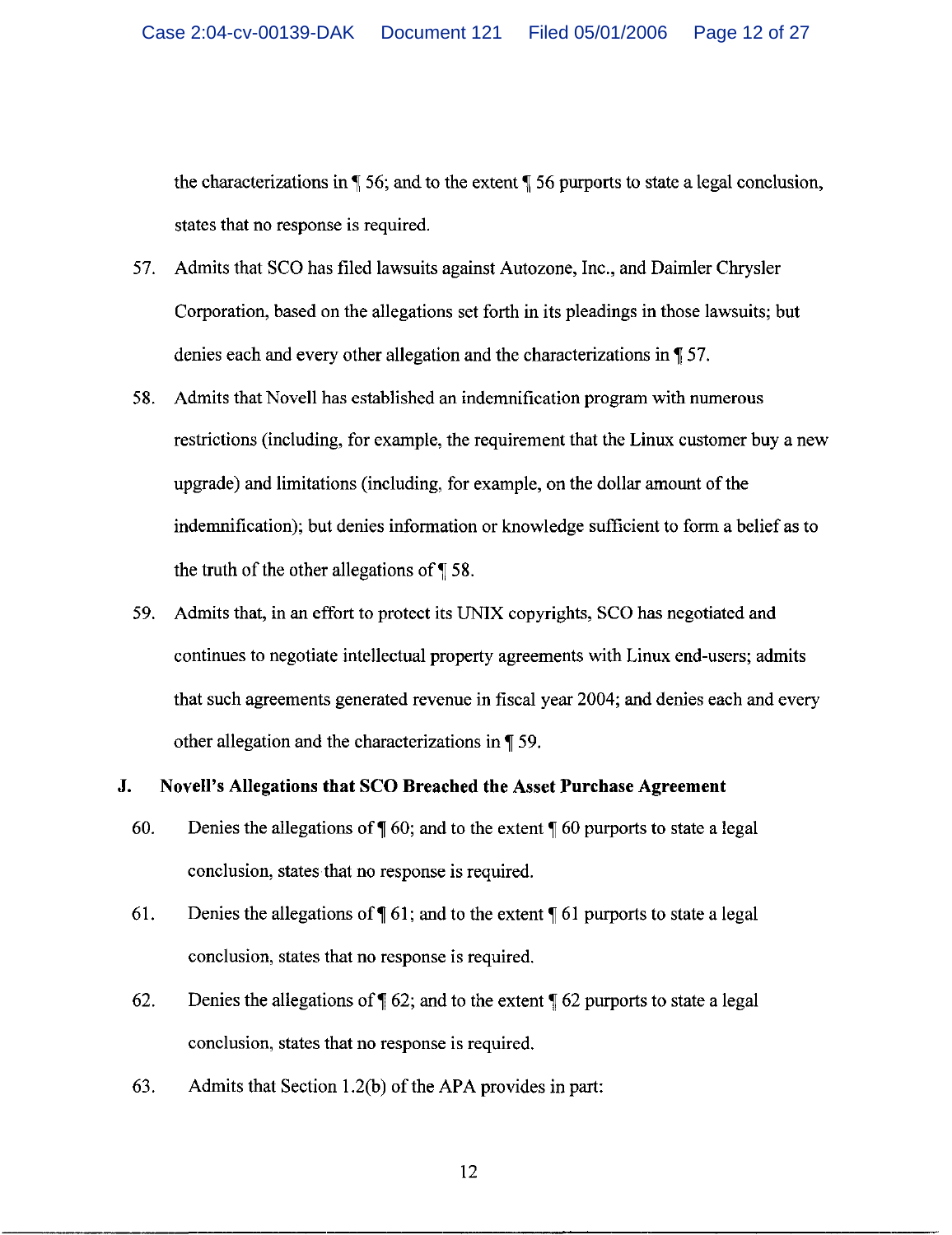Seller shall be entitled to conduct periodic audits of Buyer concerning all royalties and payment due to Seller hereunder or under the SVRX Licenses, provided that Seller shall conduct such audits after reasonable notice to Buyer and during normal business hours and shall not be entitled to more than two (2) such audits per vear.

SCO denies each and every other allegation and the characterization in \, 63,

including that under the APA, Novell had audit rights other than with respect to the

administration of the SVRX binary royalty stream; and to the extent ¶ 63 purports to

state a legal conclusion, states that no response is required.

64. Admits that Section 1.2(f) of the APA provides in part:

> Within one (1) calendar month following each calendar month in which SVRX Royalties [and royalties from Royalty-Bearing] Products as contemplated in Schedule 1.2(b) hereof] are received by Buyer, Buyer shall provide to Seller, in electronic file format, a report detailing all such royalties.

SCO denies each and every other allegation of  $\P$  64.

- 65. Admits the allegations of  $\P$  65.
- 66. Admits the allegations of  $\P$  66.
- Admits that Novell sent SCO a November 21, 2003 letter (correctly quoted in part in 67. 1 (67) requesting the information set forth therein; denies each and every other allegation of  $\P$  67 (including subparagraphs a-d); and to the extent  $\P$  67 (including subparagraphs a-d) purports to state a legal conclusion, states that no response is required.
- 68. Admits that Novell sent letters to SCO on December 29, 2003, and on February 4, 2004, referencing Novell's November 21, 2003 letter.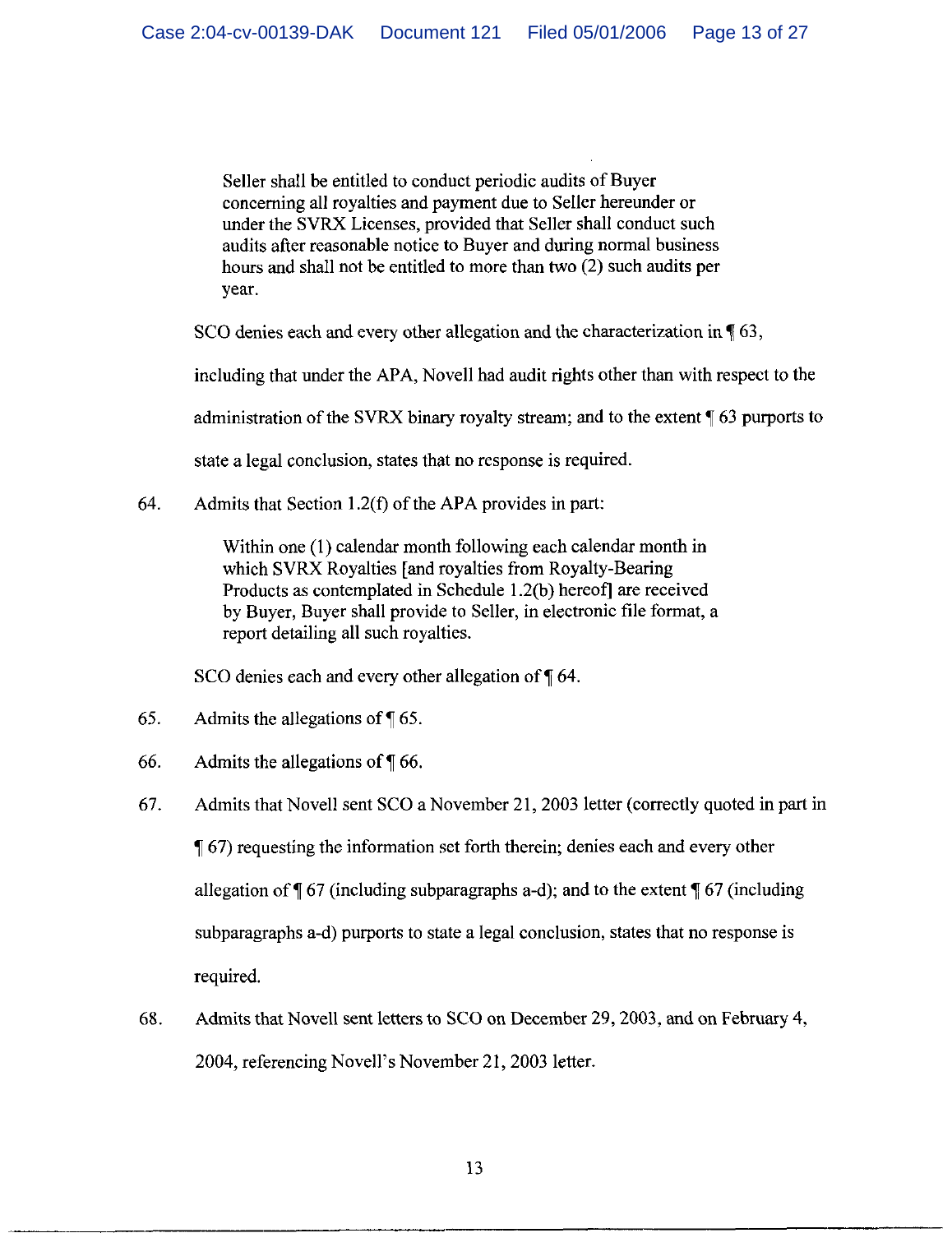- 69. Admits that SCO responded to Novell's letters as set forth in SCO's letter dated February 5, 2004; but denies each and every other allegation of 169.
- 70. Admits that Novell sent SCO a March 1, 2004 letter (correctly quoted in part in  $\P$  70). requesting the information set forth therein; denies each and every other allegation of  $\P$  70; and to the extent  $\P$  70 purports to state a legal conclusion, states that no response is required.
- 71. Admits that Novell sent a letter to SCO on April 2, 2004, requesting the information set forth therein.
- 72. Admits that Novell sent SCO a November 17, 2004 letter (correctly quoted in part in 172) requesting the information set forth therein.
- 73. Admits that SCO responded to Novell as set forth in SCO's letters; but denies each and every other allegation and the characterizations in  $\P$  73; and to the extent  $\P$  73 purports to state a legal conclusion, states that no response is required.
- 74. Admits that SCO was obligated to remit "all royalties, fees and other amounts due under all SVRX Licenses (as listed in detail under item VI of Schedule 1.1(a) hereof and referred to herein as 'SVRX Royalties')"; admits that the term "SVRX Licenses" is not listed in a "Definitions" or "Recitals" section of the APA. SCO denies each and every other allegation of  $\P$  74, including any attempt by Novell to define the term "SVRX Licenses" to include anything other than royalties that SCO collected from then-existing SVRX licensees for their distribution of binary-code versions of System V products pursuant to sublicensing agreements.

14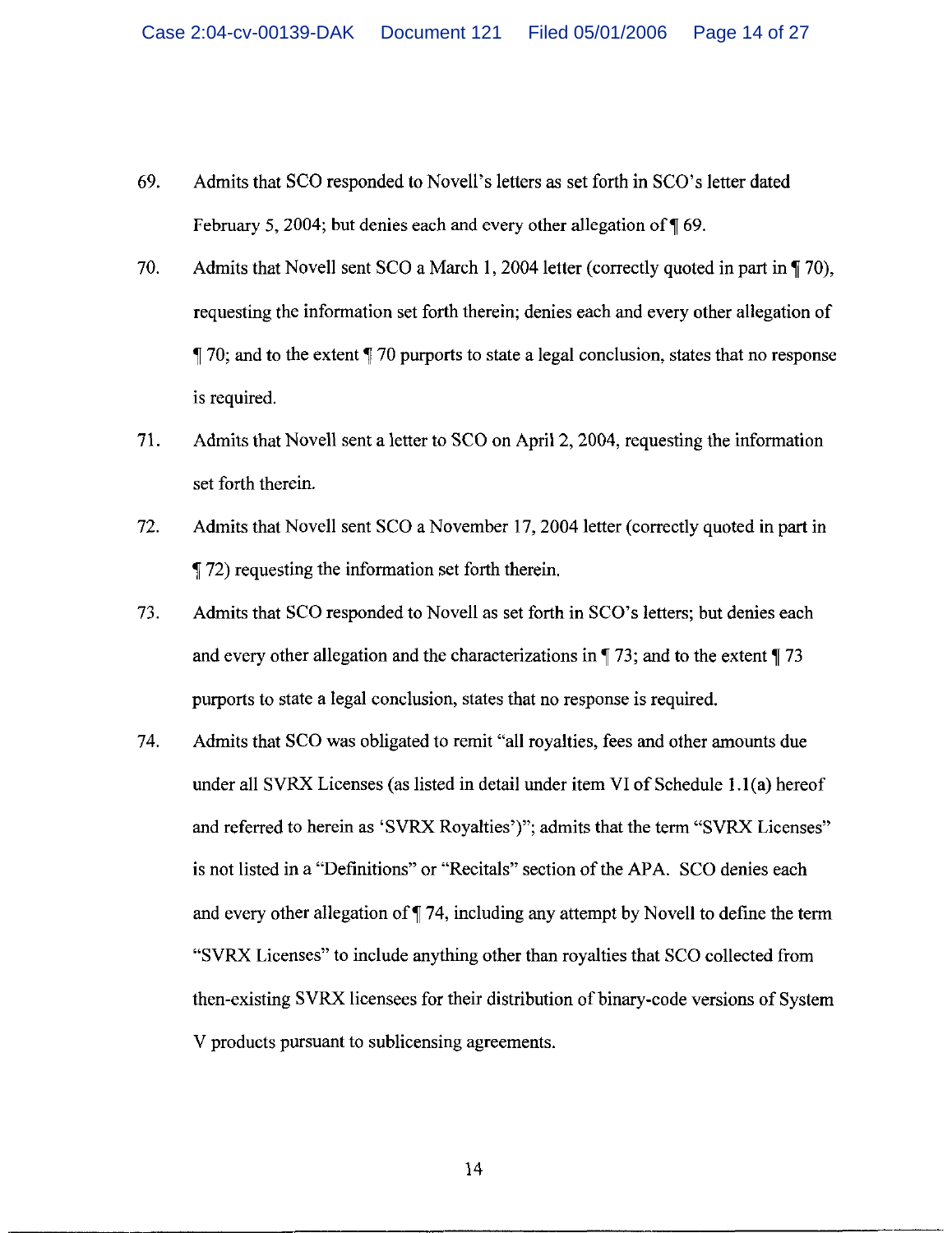- 75. Denies the allegations of  $\P$  75; and to the extent  $\P$  75 purports to state a legal conclusion, states that no response is required.
- 76. Admits that SCO entered into agreements with Sun and Microsoft, but denies each and every other allegation and the characterizations in  $\P$  76.
- 77. Denies the allegations of  $\P$  77; and to the extent  $\P$  77 purports to state a legal conclusion, states that no response is required.
- 78. Admits that SCO has not remitted royalties from its licenses with Sun and Microsoft; denies each and every other allegation of  $\P$  78, including the allegation that SCO entered into "SVRX Licenses" with Sun or Microsoft; and to the extent ¶78 purports to state a legal conclusion, states that no response is required.
- 79. Admits that SCO has entered into intellectual property agreements, the terms of which are set forth therein; but denies each and every other allegation of ¶ 79.
- 80. Denies the allegations of  $\P$  80; and to the extent  $\P$  80 purports to state a legal conclusion, states that no response is required.
- Admits that Amendment No. 1 to the APA added Section 1.2(e) (correctly quoted in 81. part in  $\P$  81); but denies each and every other allegation of  $\P$  81; and to the extent  $\P$  81 purports to state a legal conclusion, states that no response is required.
- 82. Admits the allegations of the first sentence of ¶ 82; but denies the second sentence of **182** to the extent it alleges that the intellectual property licenses and Sun and Microsoft agreements required Novell's prior approval or were "SVRX Licenses"; and to the extent ¶ 82 purports to state a legal conclusion, states that no response is required.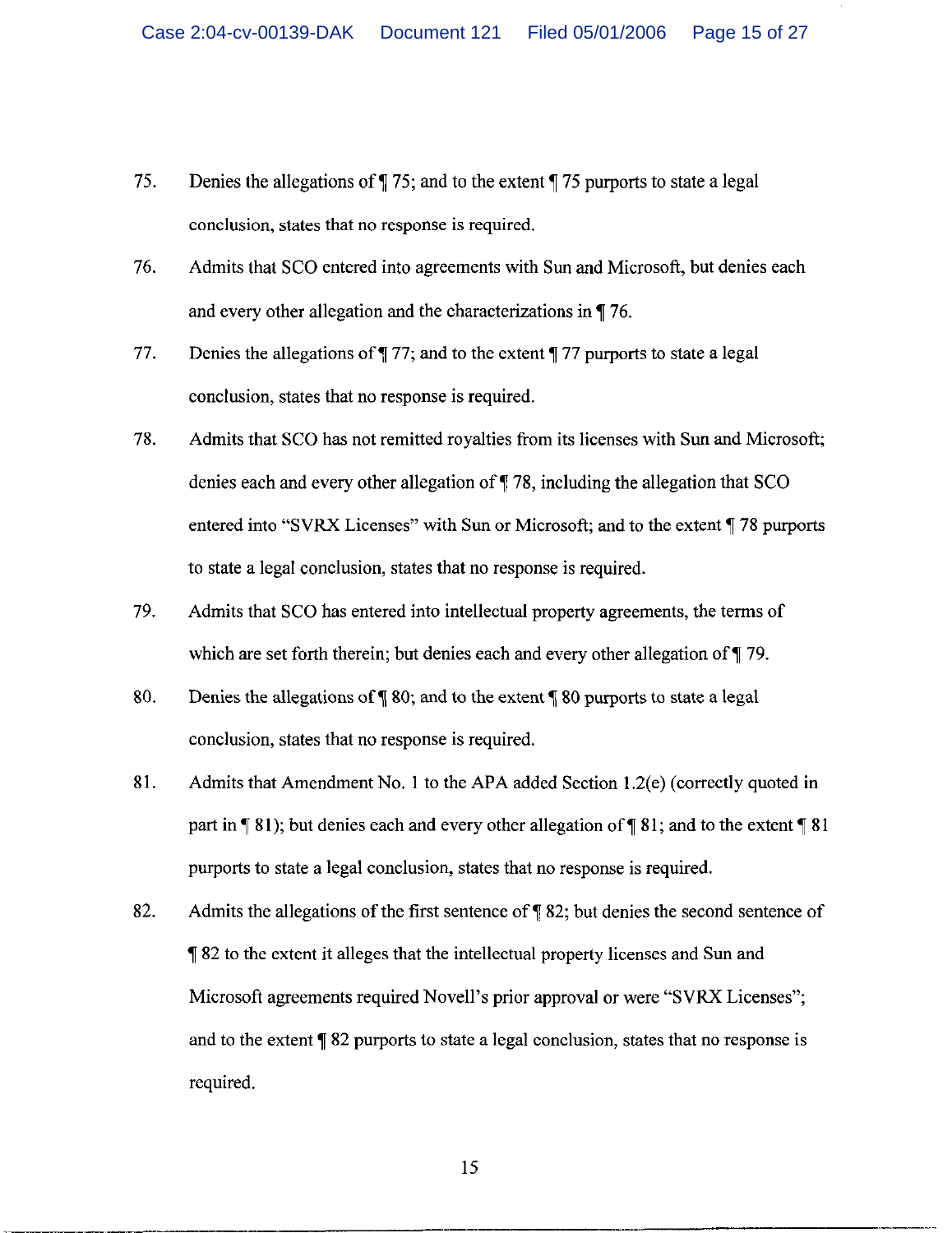- 83. Admits that Novell correctly quotes in part Section 4.16(b) of the APA, but denies that this is the only pertinent part of that section.
- 84. Admits that SCO sent letters to various companies, including IBM and Sequent, setting forth the statements therein; but denies each and every other allegation in \, 84. including the allegation that the licenses referenced in those agreements were "SVRX" Licenses."
- 85. Admits that SCO terminated its software license agreements with IBM and Sequent: admits that it sent Sequent an August 11, 2003 letter of termination: but denies each and every other allegation in  $\P$  85, including especially the allegation that the terminated licenses were "SVRX Licenses."
- 86. Admits that SCO did not seek Novell's prior written consent to terminate the IBM and Sequent licenses; admits that Novell sent letters to SCO on June 9, 2003 and October 7, 2003, setting forth the statements therein; but denies each and every other allegation of ¶ 86, including especially the allegation that the terminated licenses were "SVRX Licenses."
- 87. Admits that Novell correctly quotes in part Section 4.16(b) of the APA, but denies that this is the only pertinent part of that section; denies each and every other allegation of  $\sqrt{ }$  87; and to the extent  $\sqrt{ }$  87 purports to state a legal conclusion, states that no response is required.
- 88. Denies the allegations of  $\P$  88; and to the extent  $\P$  88 purports to state a legal conclusion, states that no response is required.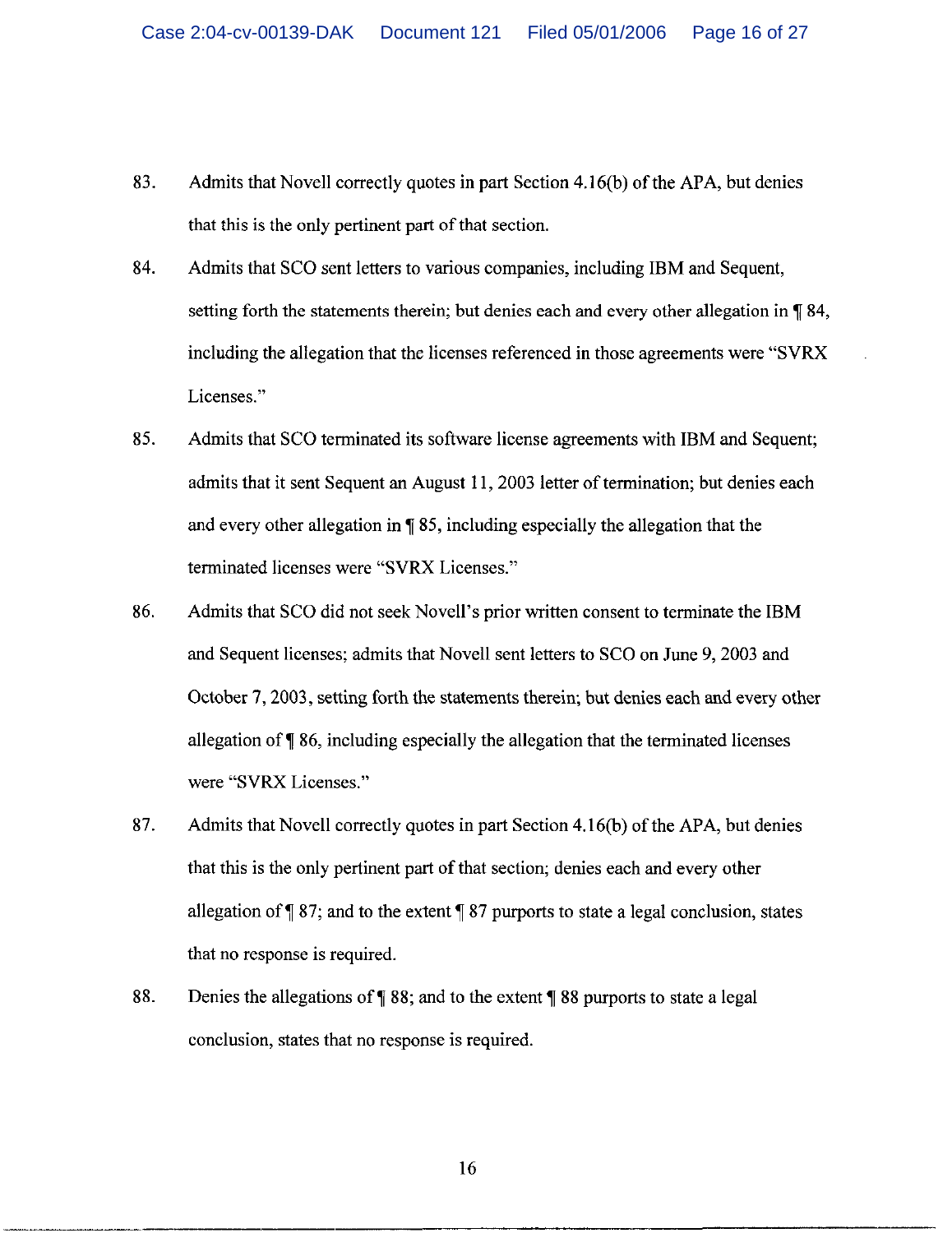- 89. Admits that SCO refuses to acknowledge Novell's purported right to take certain actions on "its own behalf"; denies the allegation that Novell has that right; and to the extent ¶ 89 purports to state a legal conclusion, states that no response is required.
- 90. Admits that Section 4.16(b) of the APA (correctly quoted in part in  $\P$  90) sets forth the terms therein; but denies each and every allegation of  $\P$  90, including any attempt by Novell to define the term "SVRX Licenses" to include anything other than royalties that SCO collected from then-existing SVRX licensees for their distribution of binary-code versions of System V products pursuant to sublicensing agreements.
- 91. Admits that SCO entered into agreements with Linux end-users, Sun, Microsoft, and others; but denies each and every other allegation in ¶91, including the allegation that those agreements are "SVRX Licenses."
- 92. Admits that SCO never sought approval from Novell to enter into the intellectual property licenses or Sun and Microsoft agreements; denies each and every other allegation of  $\P$  92; and to the extent  $\P$  92 purports to state a legal conclusion, states that no response is required.
- 93. Denies the allegations of  $\P$  93; and to the extent  $\P$  93 purports to state a legal conclusion, states that no response is required.

#### **FIRST CLAIM FOR RELIEF**

- Repeats and re-alleges its answers to the allegations of  $\P$  1-93 as if fully set forth 94. herein.
- Denies the allegations of  $\P$  95; and to the extent  $\P$  95 purports to state a legal 95. conclusion, states that no response is required.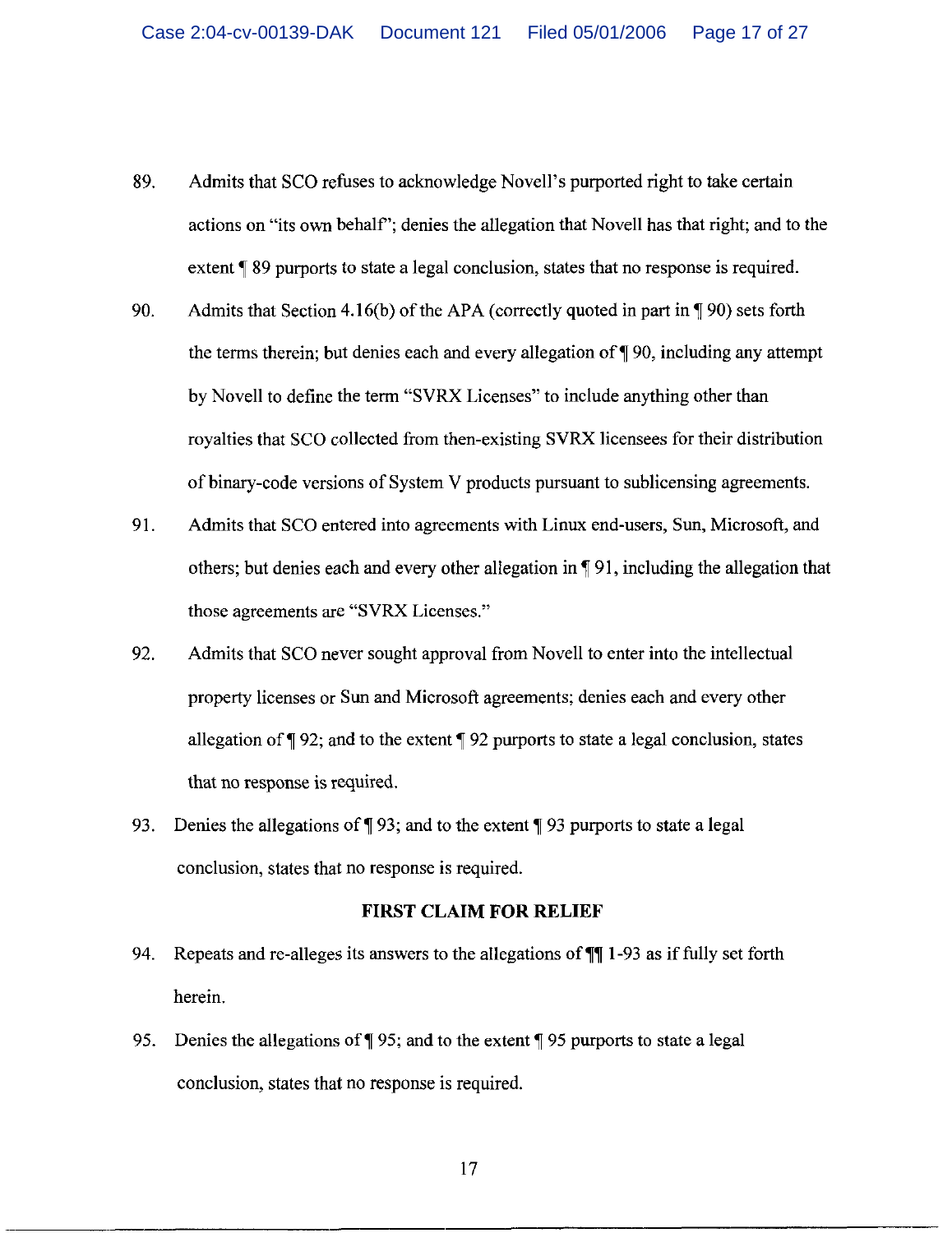- 96. Denies the allegations of  $\P$  96; and to the extent  $\P$  96 purports to state a legal conclusion, states that no response is required.
- Denies the allegations of  $\P$  97; and to the extent  $\P$  97 purports to state a legal 97. conclusion, states that no response is required.
- 98. Denies the allegations of 198; and to the extent 198 purports to state a legal conclusion, states that no response is required.

## **SECOND CLAIM FOR RELIEF**

- 99. Repeats and re-alleges its answers to all prior paragraphs as if those answers were fully set forth herein.
- 100. Admits that Novell sent SCO a November 21, 2003 letter requesting the information set forth therein, but denies each and every other allegation in  $\P$  100 (including subparagraphs a-d).
- 101. Denies the allegations of  $\P$  101; and to the extent  $\P$  101 purports to state a legal conclusion, states that no response is required.
- 102. Denies the allegations of  $\P$  102; and to the extent  $\P$  102 purports to state a legal conclusion, states that no response is required.
- 103. Denies the allegations of  $\P$  103; to the extent  $\P$  103 purports to state a legal conclusion, states that no response is required; and states that Novell is not entitled to the relief it seeks in ¶103.

#### **THIRD CLAIM FOR RELIEF**

104. Repeats and re-alleges its answers to all prior paragraphs as if those answers were fully set forth herein.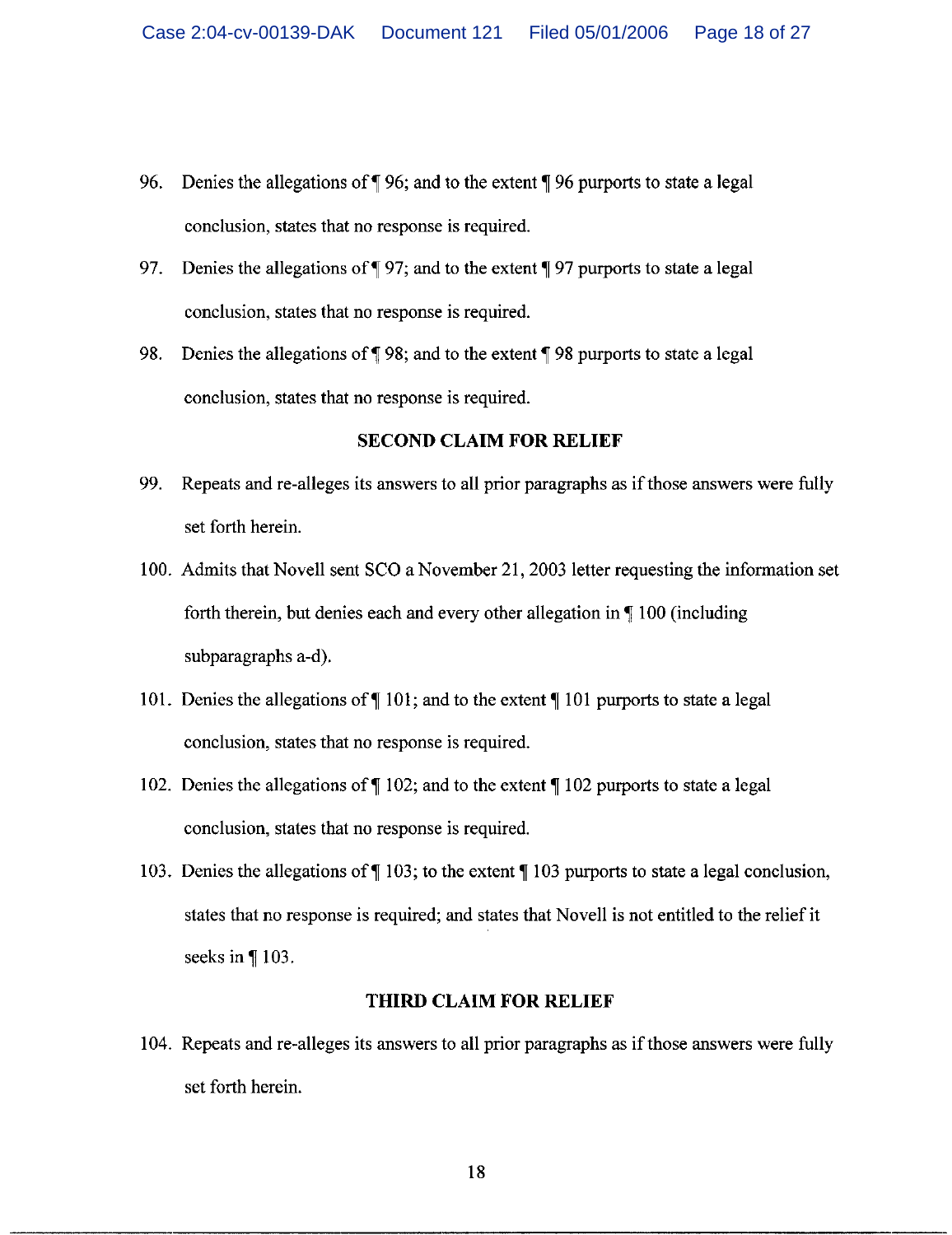- 105. Denies the allegations of  $\P$  105; and to the extent  $\P$  105 purports to state a legal conclusion, states that no response is required.
- 106. Denies the allegations of  $\P$  106; and to the extent  $\P$  106 purports to state a legal conclusion, states that no response is required.
- 107. Denies the allegations of  $\P$  107; to the extent  $\P$  107 purports to state a legal conclusion, states that no response is required; and states that Novell is not entitled to the relief it seeks in ¶107.
- 108. Denies the allegations of  $\P$  108; to the extent  $\P$  108 purports to state a legal conclusion, states that no response is required; and states that Novell is not entitled to the relief it seeks in  $\P$  108.
- 109. Admits that SCO completed the fiscal year ending in October 2005 with approximately \$13.3 million in cash designated for its business operations in fiscal year 2006; denies each and every other allegation in  $\P$  109; to the extent  $\P$  109 purports to state a legal conclusion, states that no response is required; and states that Novell is not entitled to the relief it seeks in  $\P$  109.
- 110. Denies the allegations of  $\P$  110; to the extent  $\P$  110 purports to state a legal conclusion, states that no response is required; and states that Novell is not entitled to the relief it seeks in  $\P$  110.

#### **FOURTH CLAIM FOR RELIEF**

111. Repeats and re-alleges its answers to all prior paragraphs as if those answers were fully set forth herein.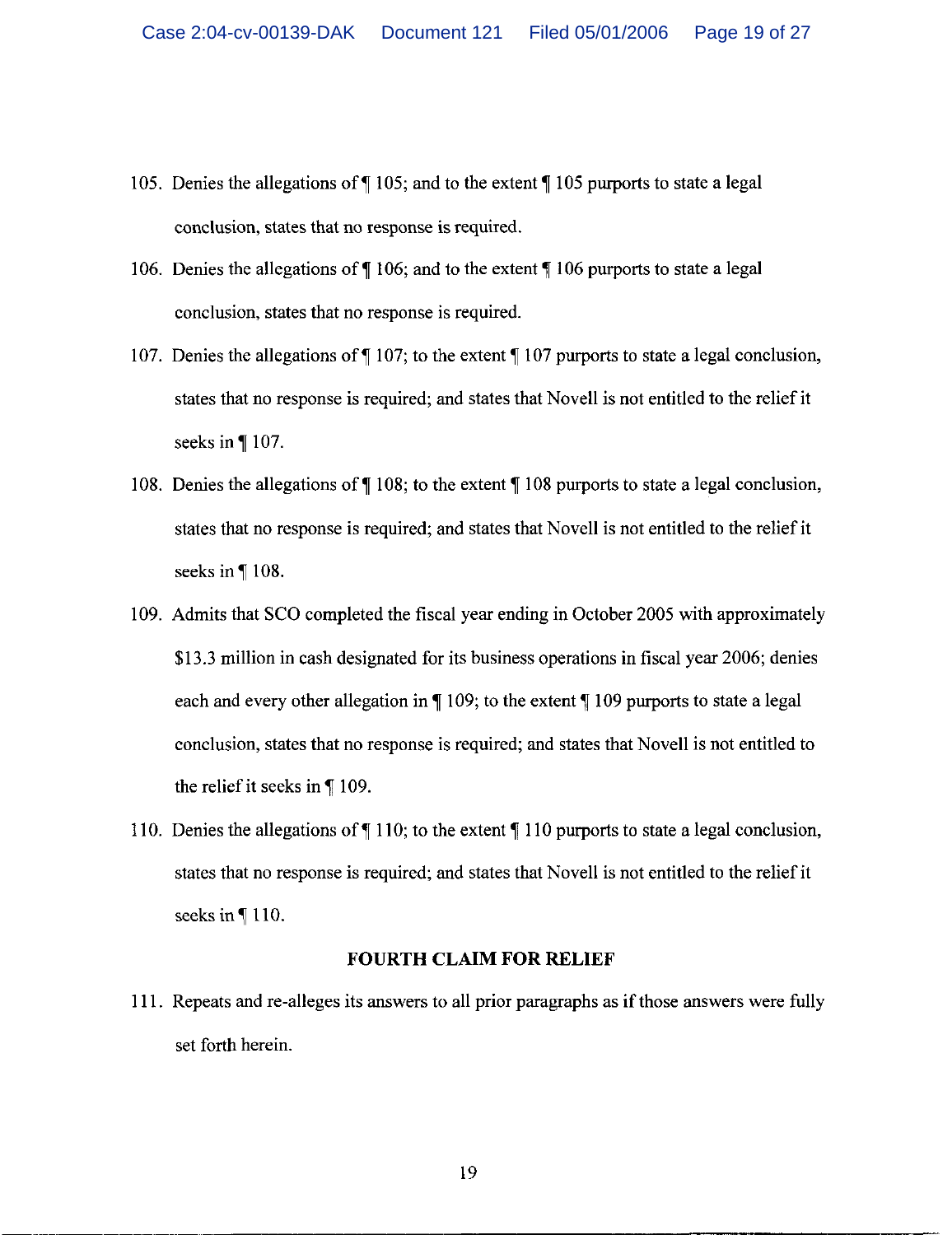- 112. Denies the allegations of  $\P$  112; and to the extent  $\P$  112 purports to state a legal conclusion, states that no response is required.
- 113. Denies the allegations of  $\P$  113; to the extent  $\P$  113 purports to state a legal conclusion, states that no response is required; and states that Novell is not entitled to the relief it seeks in  $\P$  113.
- 114. Denies the allegations of  $\P$  114; and to the extent  $\P$  114 purports to state a legal conclusion, states that no response is required.
- 115. Denies the allegations of  $\P$  115; to the extent  $\P$  115 purports to state a legal conclusion, states that no response is required; and states that Novell is not entitled to the relief it seeks in  $\P$  115.
- 116. Denies the allegations of  $\P$  116; to the extent  $\P$  116 purports to state a legal conclusion, states that no response is required; and states that Novell is not entitled to the relief it seeks in ¶116.

#### **FIFTH CLAIM FOR RELIEF**

- 117. Repeats and re-alleges its answers to all prior paragraphs as if those answers were fully set forth herein.
- 118. Admits the allegation of ¶118.
- 119. Denies the allegations of  $\P$  119; and to the extent  $\P$  119 purports to state a legal conclusion, states that no response is required.
- 120. Admits that, under the APA, SCO was obligated to administer the intended binary royalty stream described in \[\epsilonglengtheral 15, above; denies each and every other allegation of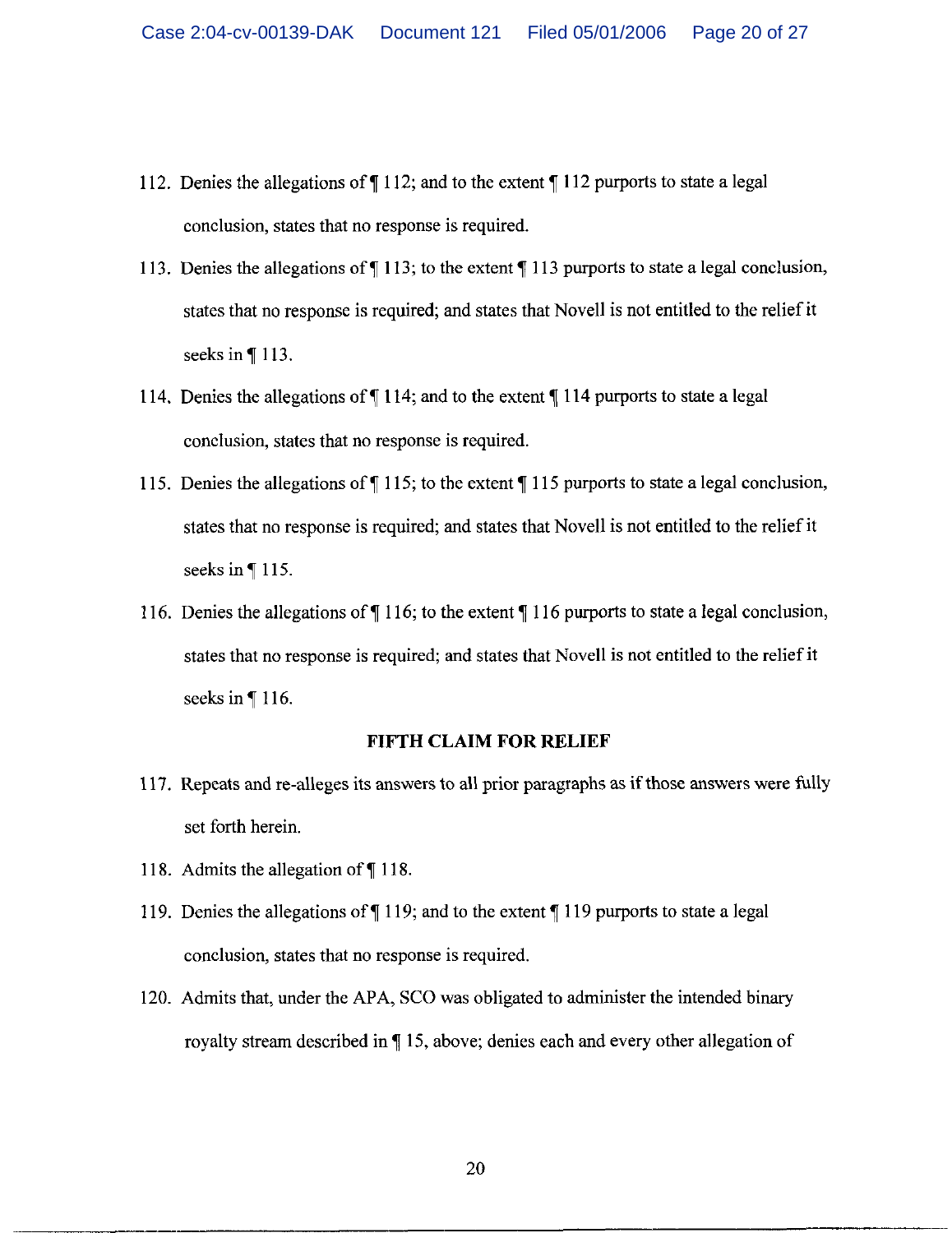$\P$  120; and to the extent  $\P$  120 purports to state a legal conclusion, states that no response is required.

- 121. Denies the allegations of  $\P$  121; and to the extent  $\P$  121 purports to state a legal conclusion, states that no response is required.
- 122. Denies the allegations of ¶ 122; to the extent ¶ 122 purports to state a legal conclusion. states that no response is required; and states that Novell is not entitled to the relief it seeks in ¶122.

#### **SIXTH CLAIM FOR RELIEF**

- 123. Repeats and re-alleges its answers to all prior paragraphs as if those answers were fully set forth herein.
- 124. Denies the allegations of  $\P$  124; and to the extent  $\P$  124 purports to state a legal conclusion, states that no response is required.
- 125. Denies the allegations of ¶ 125; and to the extent ¶ 125 purports to state a legal conclusion, states that no response is required.
- 126. To the extent ¶ 126 purports to state a legal conclusion, states that no response is required; and states that Novell is not entitled to the relief it seeks in \[\empthi 126.
- 127. Denies the allegations of  $\P$  127; to the extent  $\P$  127 purports to state a legal conclusion, states that no response is required; and states that Novell is not entitled to the relief it seeks in  $\P$  127.

#### **SEVENTH CLAIM FOR RELIEF**

128. Repeats and re-alleges its answers to all prior paragraphs as if those answers were fully set forth herein.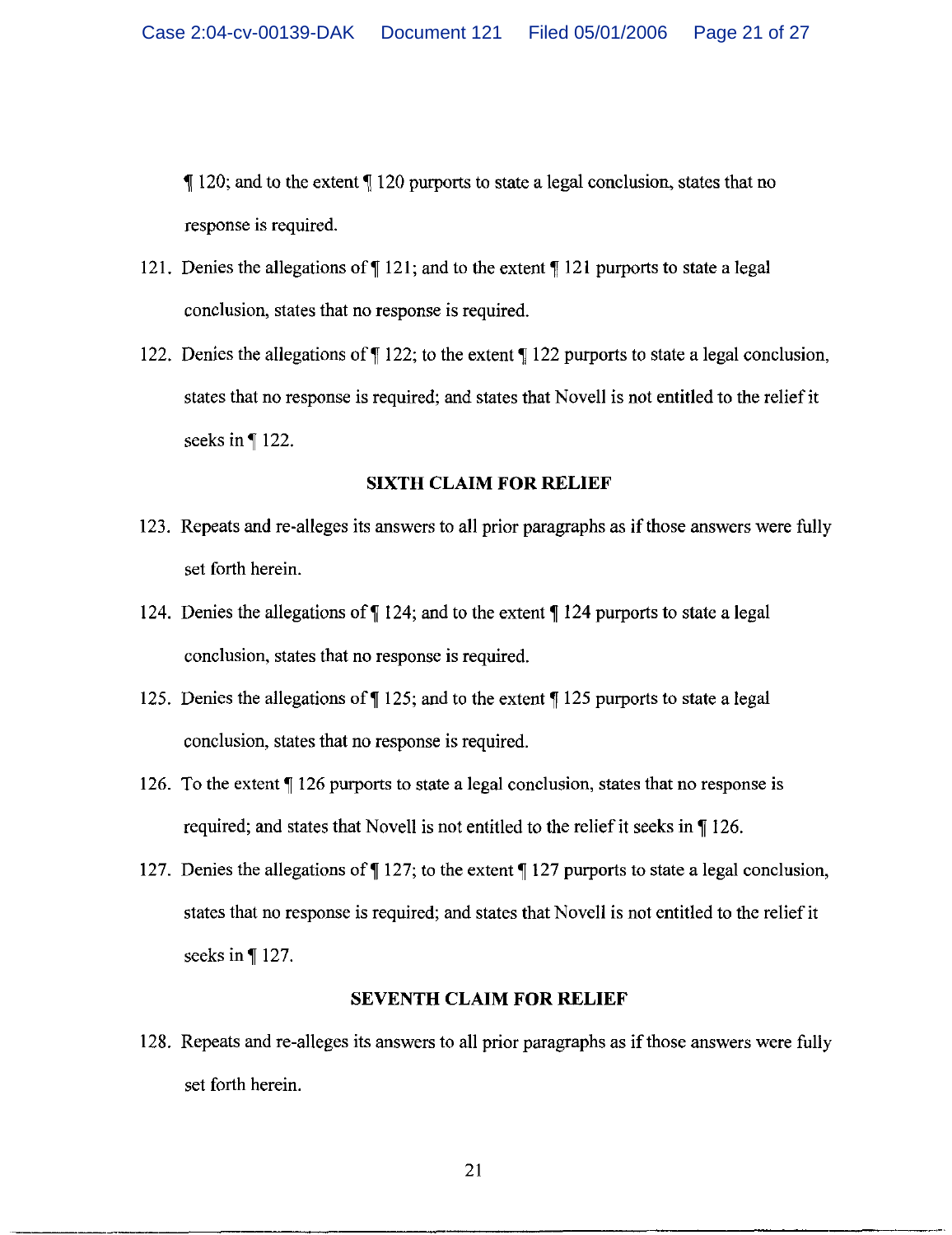- 129. Admits that, under Section 4.16 of the APA, SCO agreed to collect and pass through to Novell 100% of the royalties paid by then-existing SVRX licensees for their distribution of binary-code versions of System V products pursuant to sublicensing agreements; admits that, under Section 4.16, Novell agreed to pay SCO 5% of such binary royalties as an administrative fee; admits that SCO was responsible for making additional payments to Novell for products unrelated to the SVRX licenses and this litigation; denies each and every other allegation of  $\sqrt{129}$ ; and to the extent  $\sqrt{129}$ purports to state a legal conclusion, states that no response is required.
- 130. Admits the allegations of ¶130 to the extent the terms "SVRX royalties" or "SVRX" licenses" refer only to the intended binary royalty stream described in  $\P$  15 and  $\P$  129, above; and to the extent  $\P$  130 purports to state a legal conclusion, states that no response is required.
- 131. Admits the allegations of the first sentence of  $\P$  131 to the extent they refer to the intended binary royalty stream described in  $\P$  15 and  $\P$  129, above, and to payments for products unrelated to the SVRX licenses and this litigation; denies each and every other allegation of  $\P$  131; and to the extent  $\P$  131 purports to state a legal conclusion, states that no response is required.
- 132. Denies the allegations of ¶132; and to the extent ¶132 purports to state a legal conclusion, states that no response is required.
- 133. Admits the allegations of ¶133 only to the extent the phrase "royalty payments to SCO under the SVRX Licenses" is limited to the binary royalties described in  $\P$  15 and 129, above.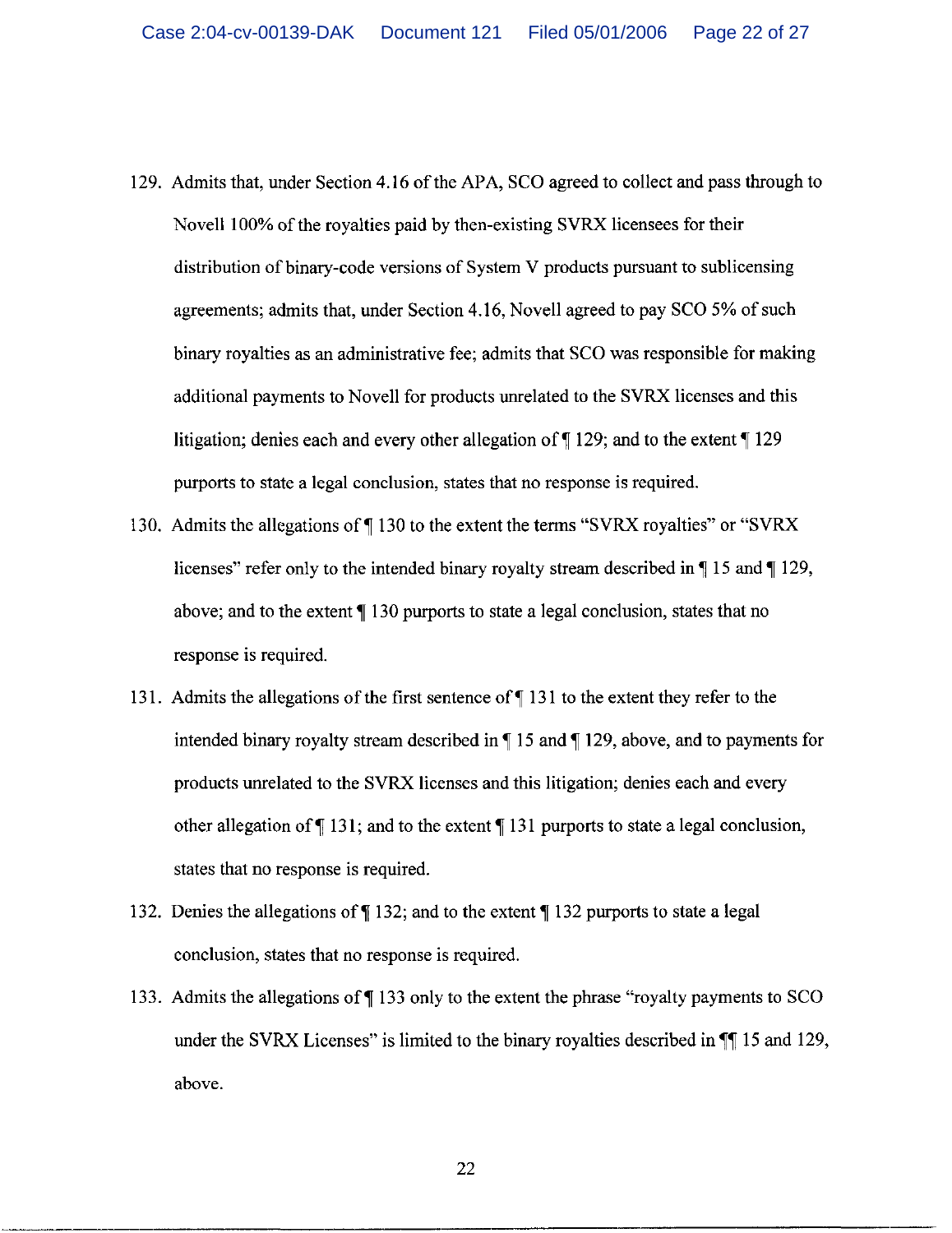- 134. Admits the allegations of  $\P$  134 only to the extent the phrase "royalty payments under the SVRX licenses" refers only to the binary royalty stream described in  $\P$  15 and 129, above.
- 135. Admits that SCO did not seek Novell's approval before entering into the intellectual property agreements or Sun and Microsoft agreements; admits that SCO did not report those agreements to Novell because they are not "SVRX Licenses" as intended under the APA; denies each and every other allegation and the characterizations in  $\P$  135; and to the extent ¶ 135 purports to state a legal conclusion, states that no response is required.
- 136. Denies the allegations of  $\P$  136; and to the extent  $\P$  136 purports to state a legal conclusion, states that no response is required.
- 137. Denies the allegations of ¶137; and to the extent ¶137 purports to state a legal conclusion, states that no response is required.
- 138. Admits that the binary royalty payments due to Novell under the APA are calculated by formula and that SCO directly receives those payments; denies each and every other allegation and the characterizations in  $\P$  138; and to the extent  $\P$  138 purports to state a legal conclusion, states that no response is required.
- 139. Denies the allegation that SCO owes Novell monies under the APA, and states that Novell is not entitled to an accounting.

23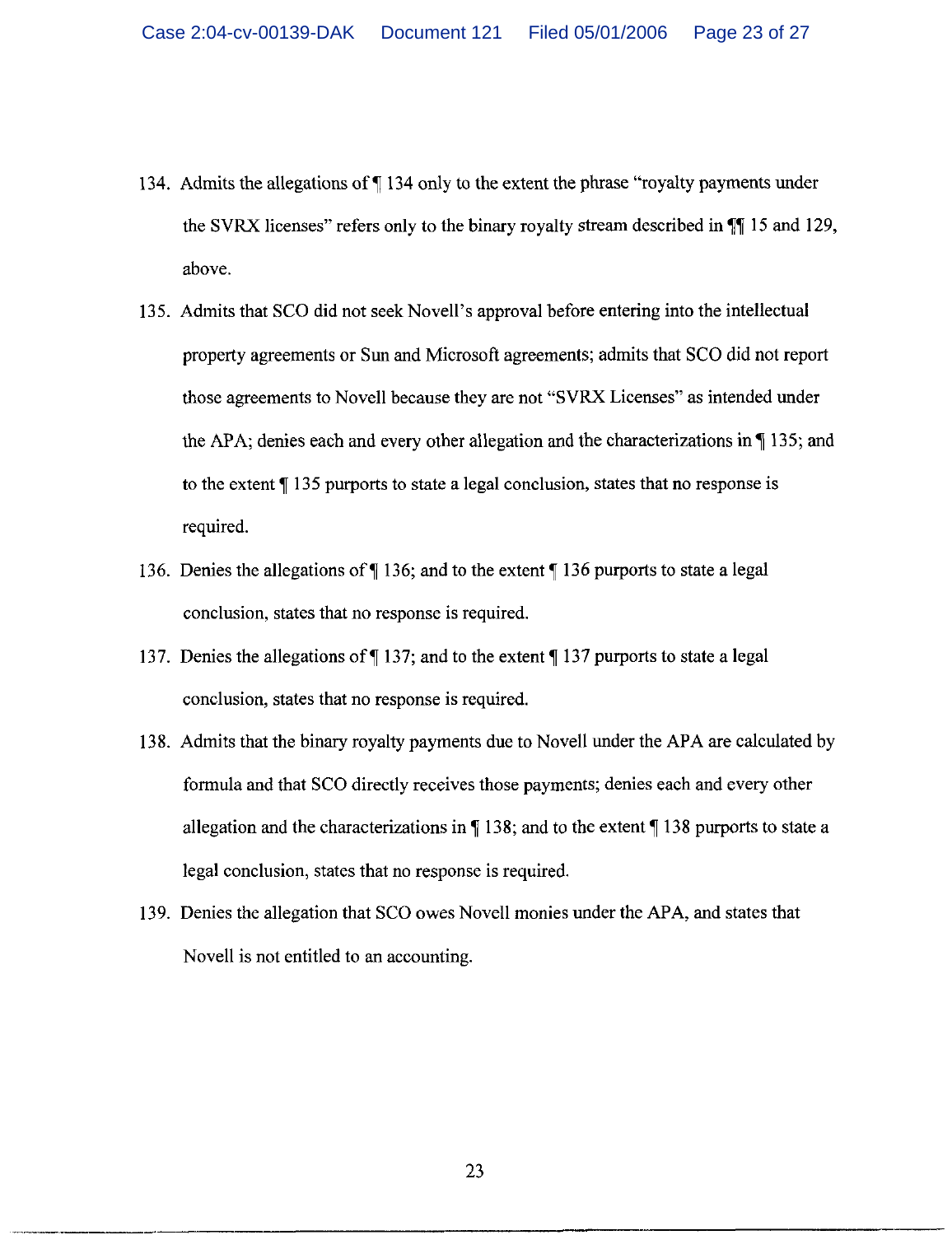## **PRAYER FOR RELIEF**

140. States that the enumerated ¶ 140-55 of Novell's Prayer for Relief include requests for relief as to which no response is required. To the extent a response is required, SCO denies that Novell is entitled to the requested or any relief.

## **GENERAL DENIAL**

SCO denies each and every allegation in Novell's Counterclaims that is not specifically admitted herein.

#### **AFFIRMATIVE DEFENSES**

SCO hereby asserts the following separate defenses to the purported causes of action in Novell's Counterclaims, without assuming any burden of proof that rests with Novell with respect to such defenses.

## **First Defense**

Novell's slander-of-title counterclaim is barred by the absolute and conditional privileges enjoyed by SCO.

## **Second Defense**

Novell's slander-of-title counterclaim is barred by the First Amendment to the United **States Constitution.** 

#### **Third Defense**

Novell's counterclaims are barred, in whole or in part, by the doctrine of waiver.

## **Fourth Defense**

Novell's counterclaims are barred, in whole or in part, by the doctrines of laches and delay.

24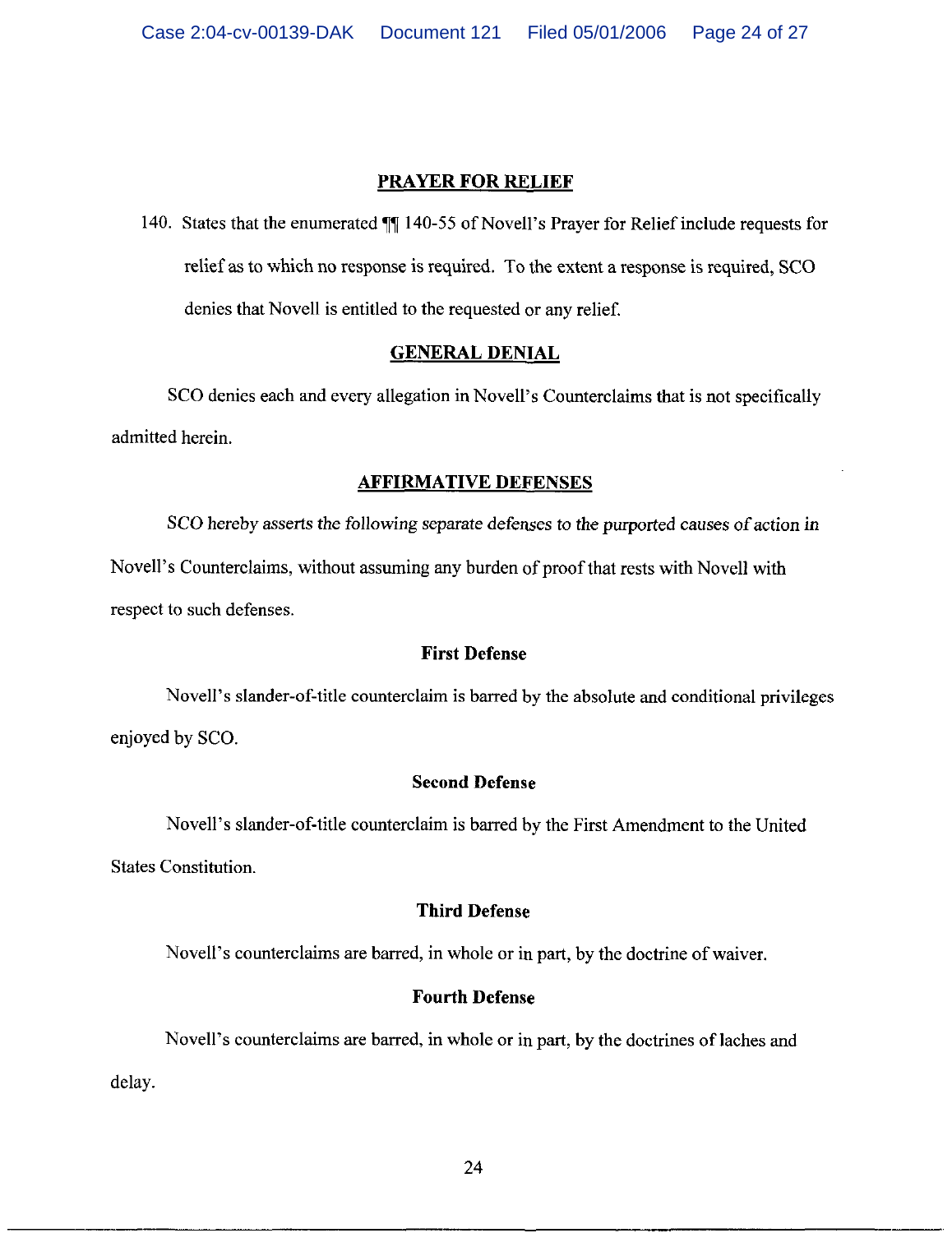## **Fifth Defense**

Novell's counterclaims are barred, in whole or in part, by the doctrine of estoppel.

## **Sixth Defense**

Novell's counterclaims are barred, in whole or in part, by the doctrine of unclean hands.

## **Seventh Defense**

Novell's counterclaims are barred, in whole or in part, by the applicable statute of limitations.

## **Eighth Defense**

Novell has failed to mitigate its alleged damages, and accordingly, any damages awarded to Novell should be reduced to the extent of its failure to mitigate.

## **Ninth Defense**

Novell's counterclaims are barred, in whole or in part, by lack of causation. To the extent that Novell alleges (contrary to fact) that it has suffered damages, such damages were not proximately caused by any act or omission of SCO, or were not reasonably foreseeable, or both.

## **Tenth Defense**

Novell's Answer and Counterclaims fails to state a claim upon which relief can be granted.

WHEREFORE, plaintiff and counterclaim-defendant SCO demands judgment dismissing Novell's counterclaims with prejudice, along with such other and further relief as the Court deems just and proper.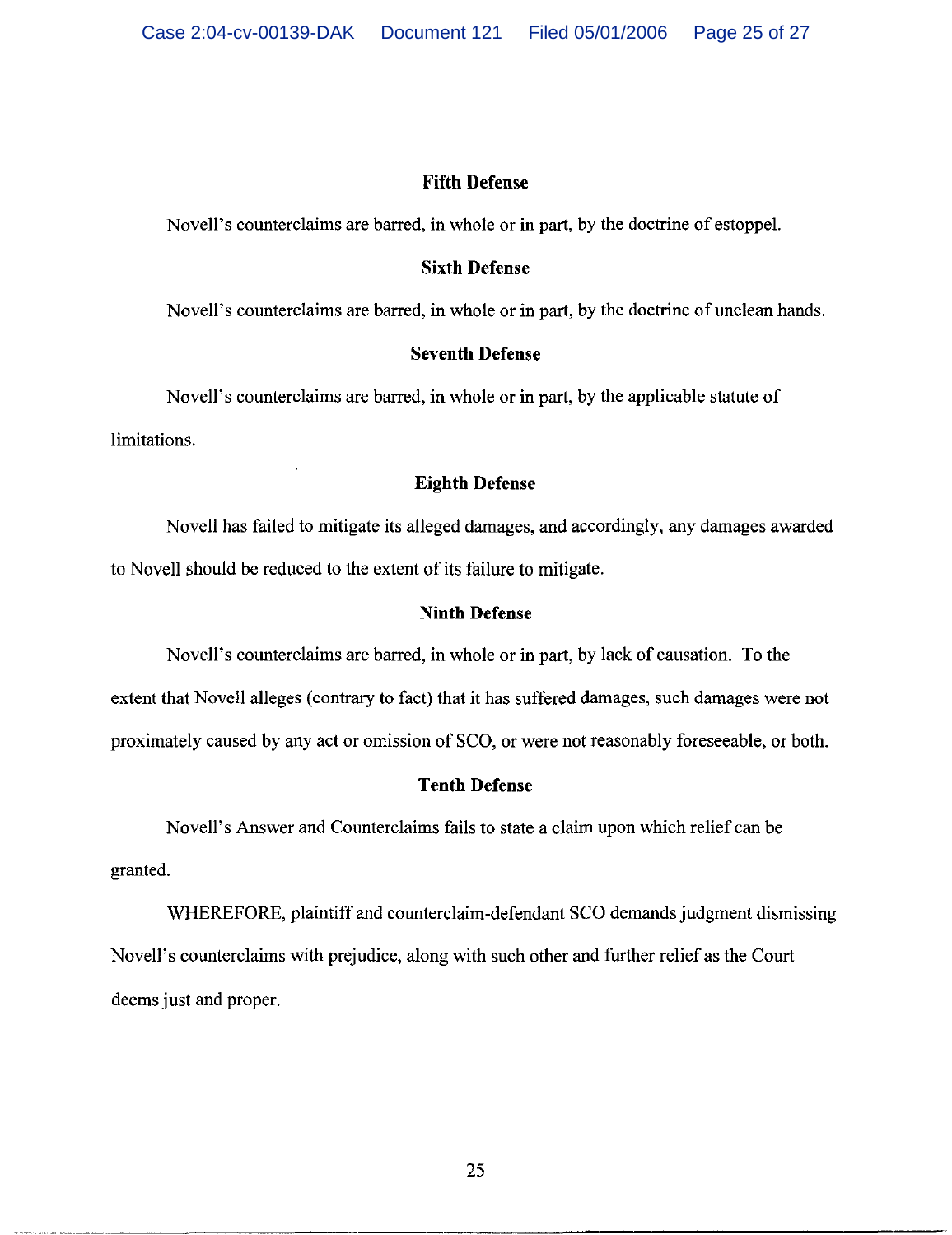DATED this 1st day of May, 2006.

Respectfully submitted,

HATCH, JAMES & DODGE, P.C. Brent O. Hatch Mark F. James

BOIES, SCHILLER & FLEXNER LLP Stephen N. Zack Robert Silver Stuart H. Singer **Edward Normand** 

 $B$ 

Counsel for The SCO Group, Inc.